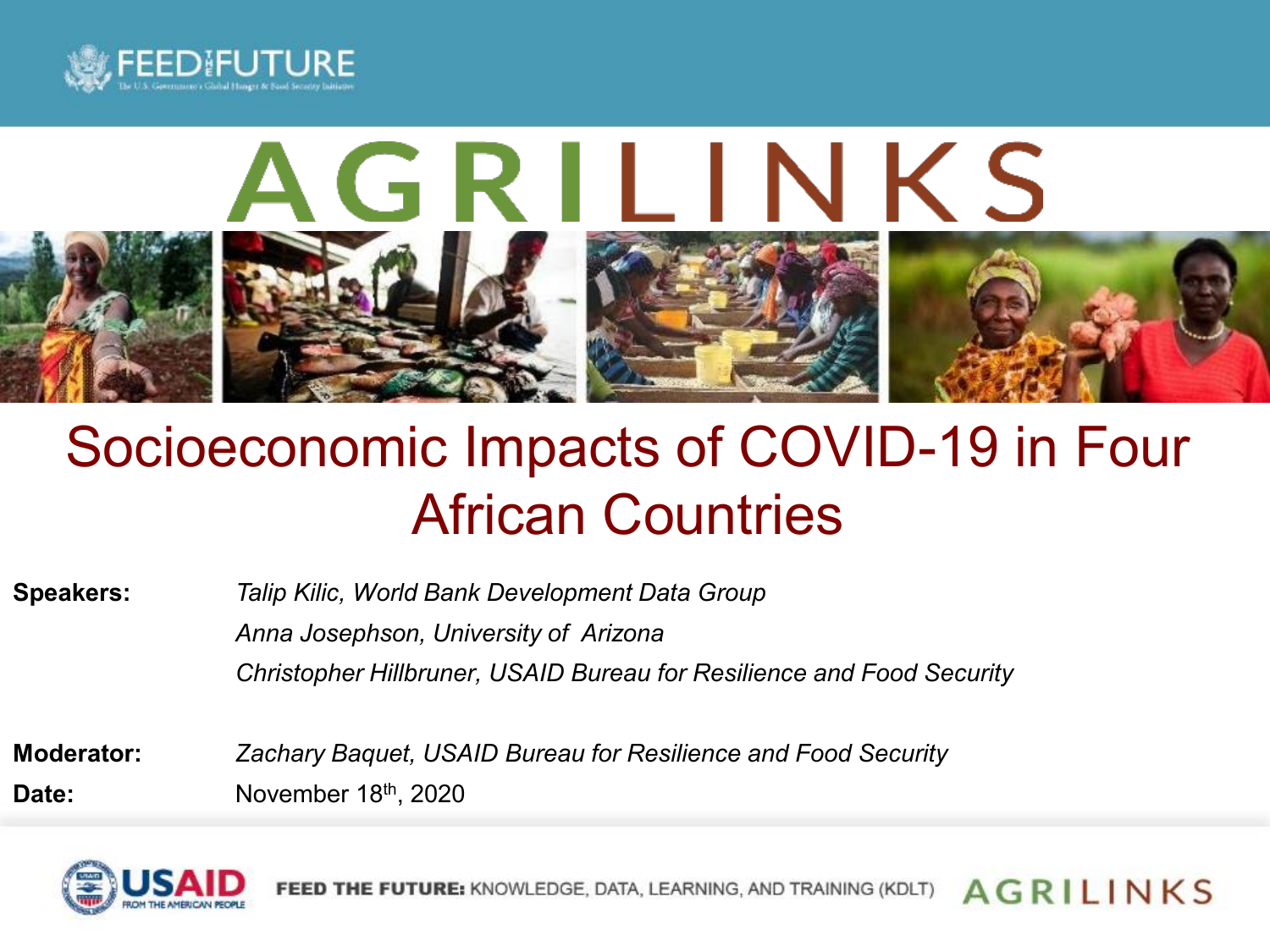



## Talip Kilic, Senior Economist, World Bank Development Data Group

Talip Kilic is a Senior Economist at the World Bank Development Data Group; a member the Living Standards Measurement Study (LSMS) team; a core team member for the World Development Report 2021 on Data for Better Lives; and the focal point for the COVID-19 phone surveys that are supported by the World Bank LSMS team. His research focuses on poverty, agriculture, and gender in low- and middle-income countries, as well as survey methodology to improve the quality, timeliness and policy-relevance of household and farm surveys. In the latter line of work, objective measurement, including through sensor deployment; research on policy implications of non-classical measurement error in survey data; and integration with geospatial, census, administrative and mobile data are of interest to him.



**AGRILINKS** E FUTURE: KNOWLEDGE, DATA, LEARNING, AND TRAINING (KDLT)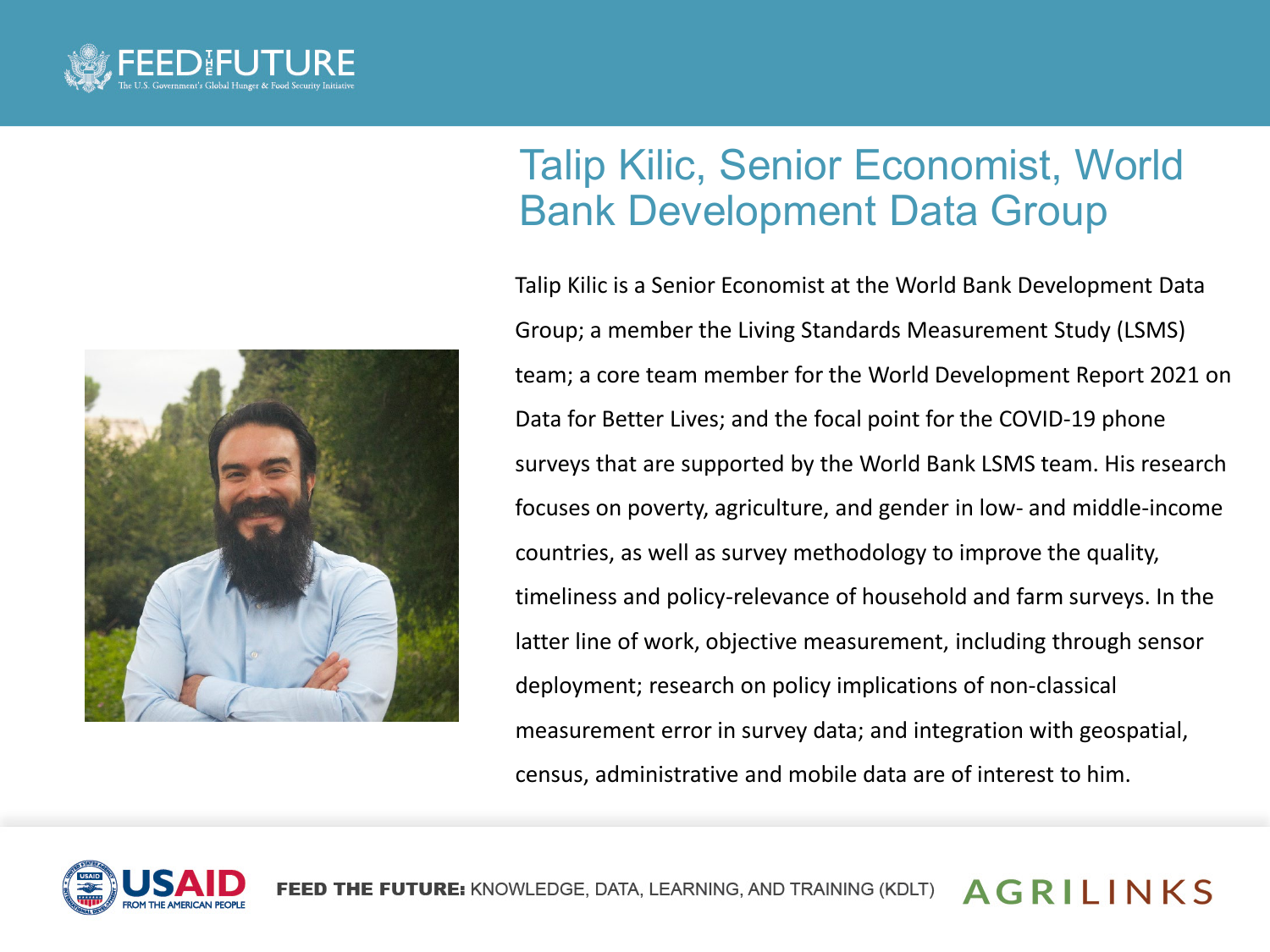



Anna Josephson, Assistant Professor, Department of Agricultural and Resource Economics at the University of Arizona

Anna Josephson is an Assistant Professor in the Department of Agricultural and Resource Economics at the University of Arizona. Her core research focuses on individuals in and households around the world, on issues of risk, development, food security, and agriculture. In her work, Dr. Josephson explores the relationships between individuals and their risky environments, and how households and small firms make decisions to survive under challenging conditions.



FEED THE FUTURE: KNOWLEDGE, DATA, LEARNING, AND TRAINING (KDLT) **AGRILINKS**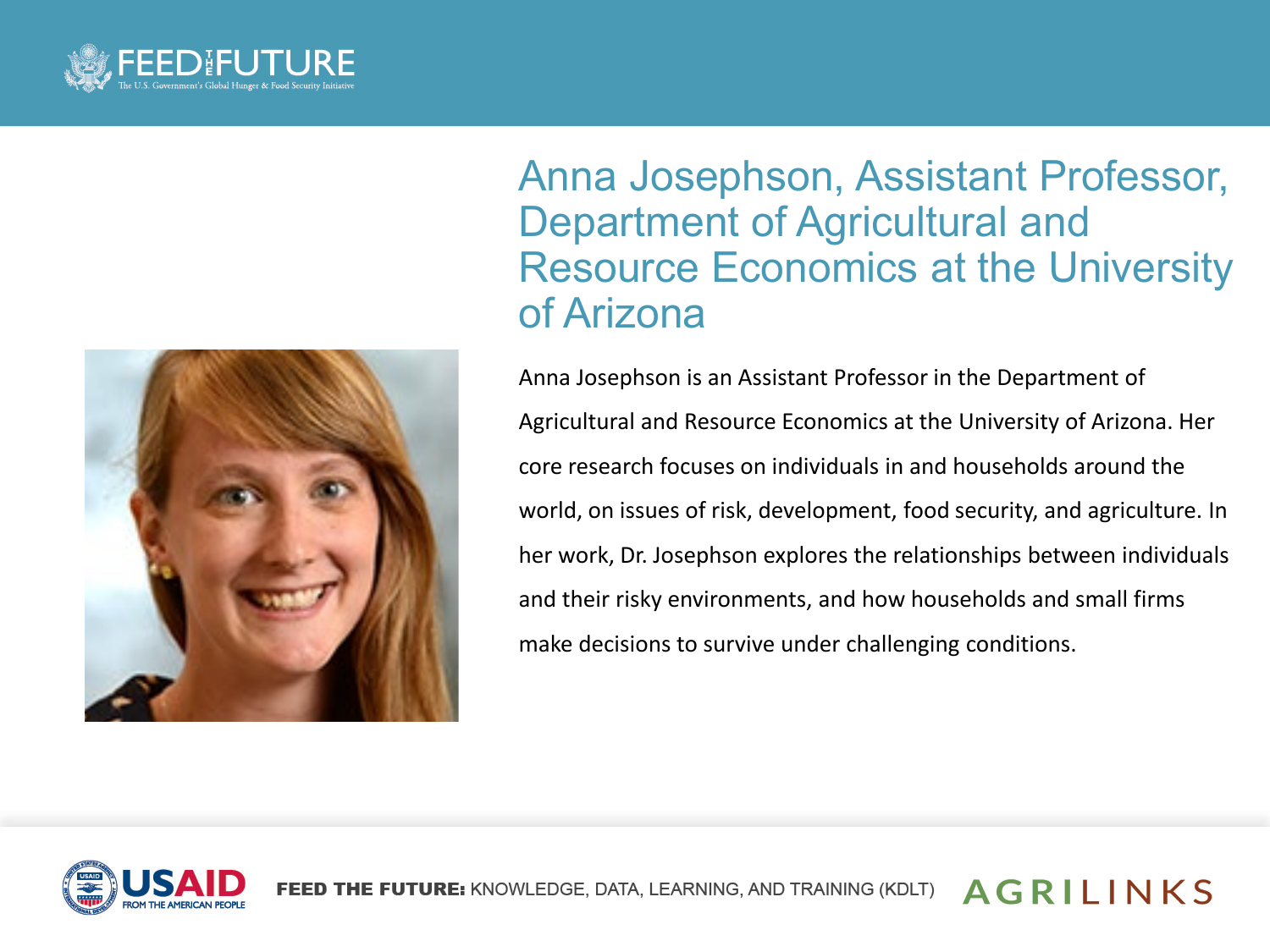## <span id="page-3-0"></span>Socioeconomic impacts of COVID-19 in four African countries

Anna Josephson, University of Arizona Talip Kilic, World Bank Jeffrey D. Michler, University of Arizona

Feed the Future: AgriLinks

18 November 2020

Josephson, Kilic, Michler [Socioeconomic impacts of COVID-19 in four African countries](#page-34-0) 1/22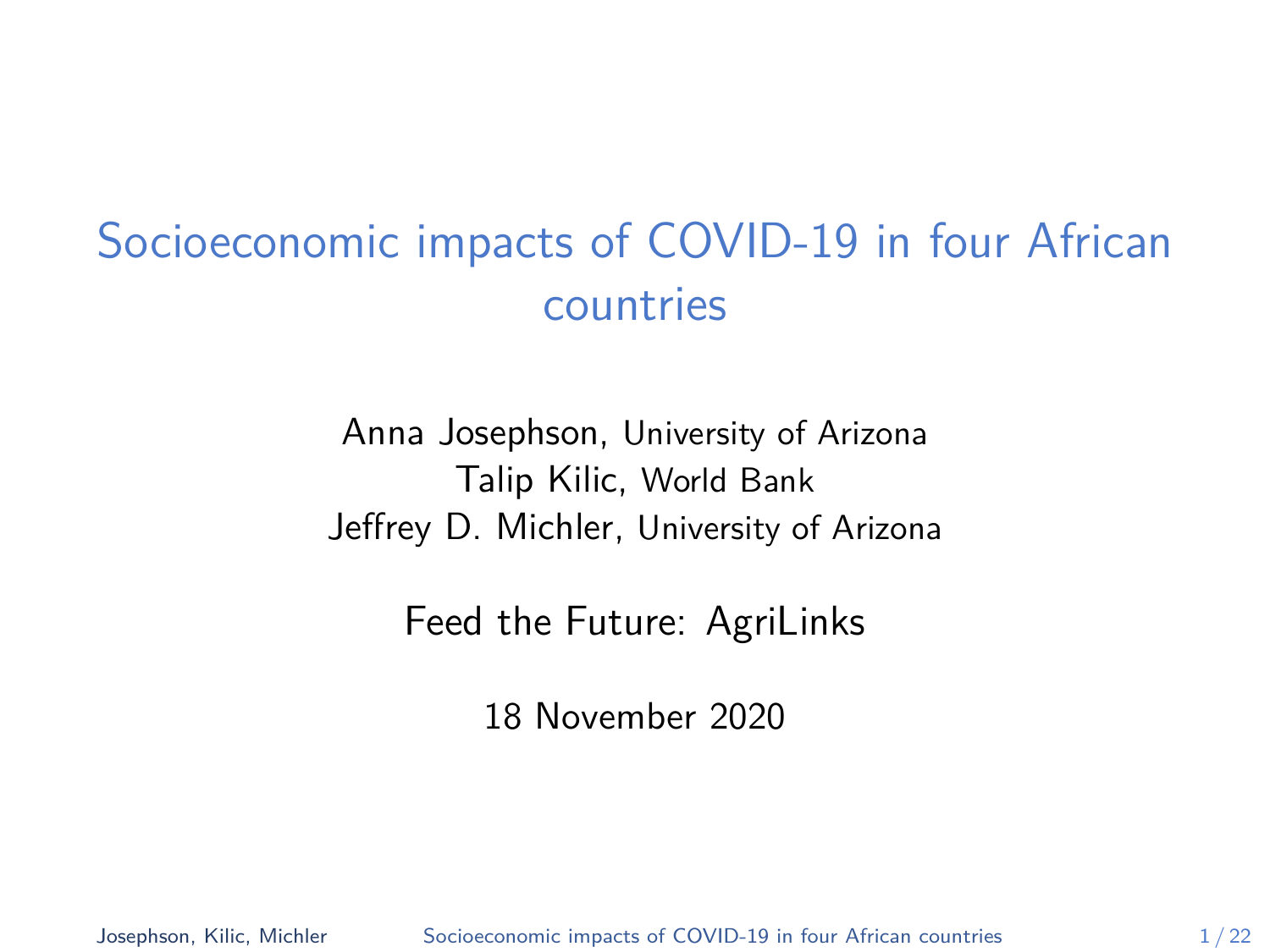<span id="page-4-0"></span>The spread of COVID-19 has has a major impact on human health: 55 million cases & 1,320,000 deaths (as of 17 November, per WHO). There have been profound economic impacts: global economy projected to shrink by 8% (World Bank).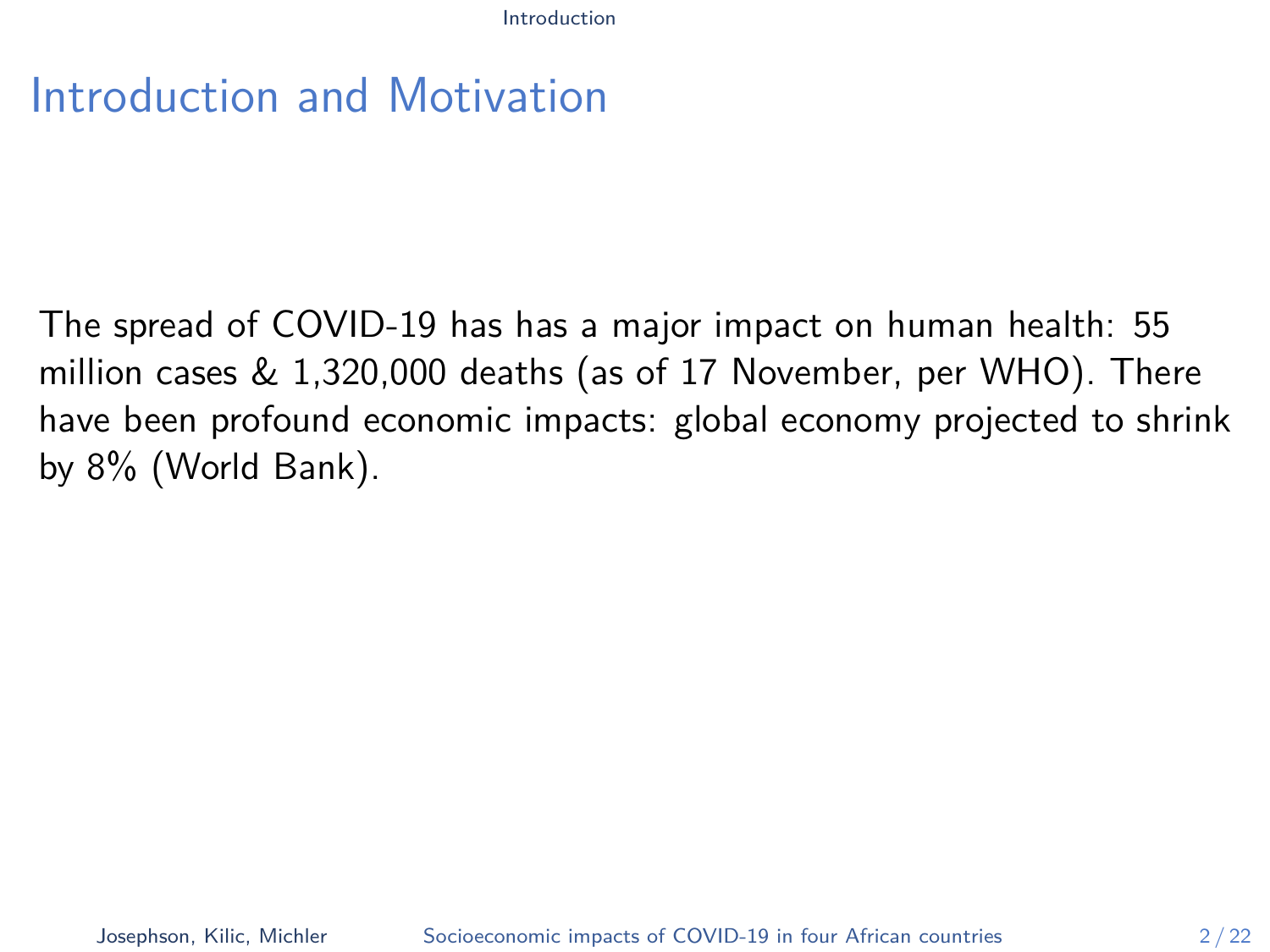The spread of COVID-19 has has a major impact on human health: 55 million cases & 1,320,000 deaths (as of 17 November, per WHO). There have been profound economic impacts: global economy projected to shrink by 8% (World Bank).

- $\blacktriangleright$  To date, greatest health and economic burden has been felt in the Americas and Europe.
- $\triangleright$  Low- and middle-income countries will face increasing challenges in coming months, exacerbated by limited health systems.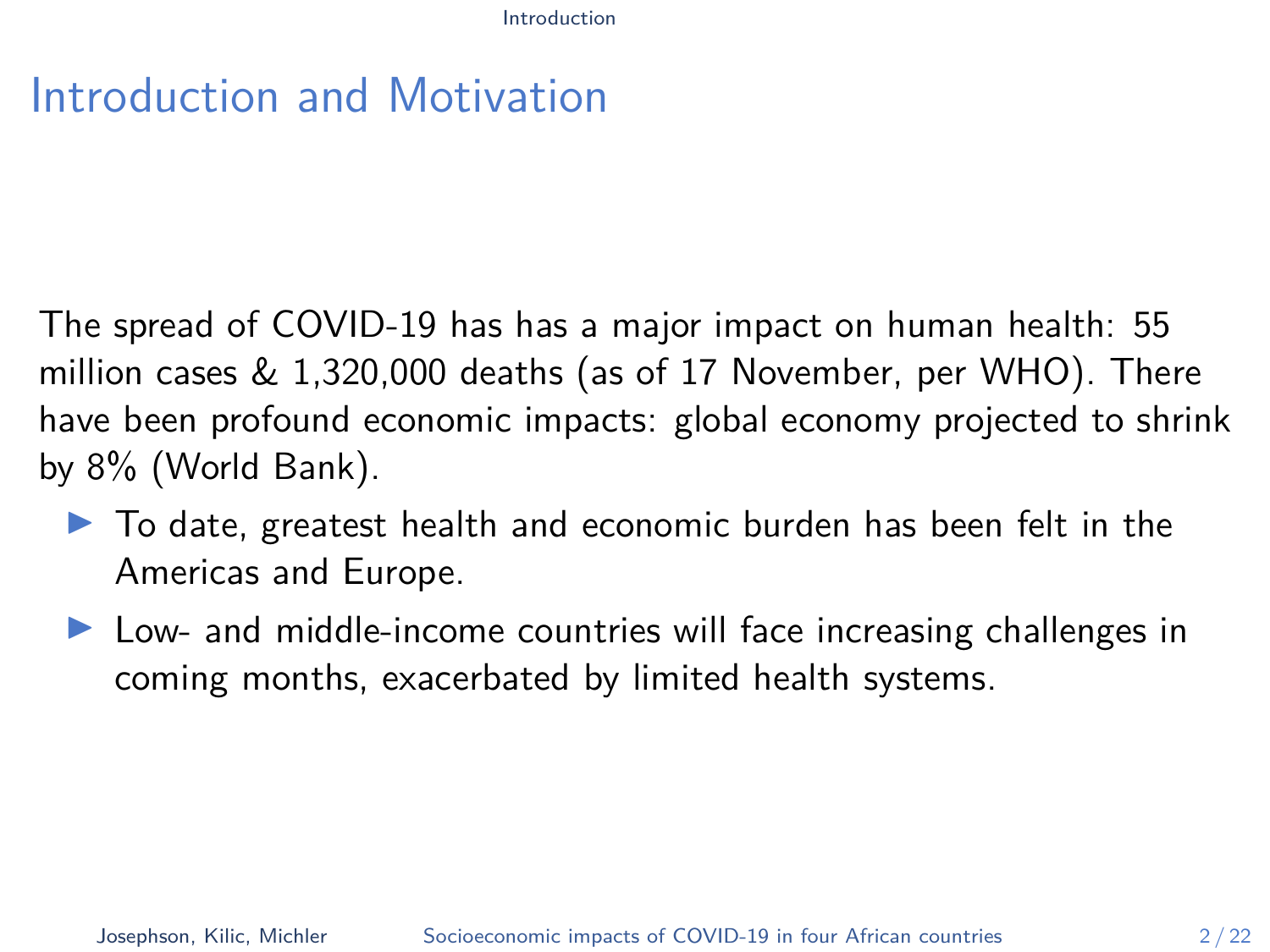Research on the health impacts in low- and middle-income countries of COVID-19 is rapidly emerging, but evidence on the economic impacts of the pandemic is limited.

 $\blacktriangleright$  The evidence that exists is macroeconomic models, simulations and forecasts.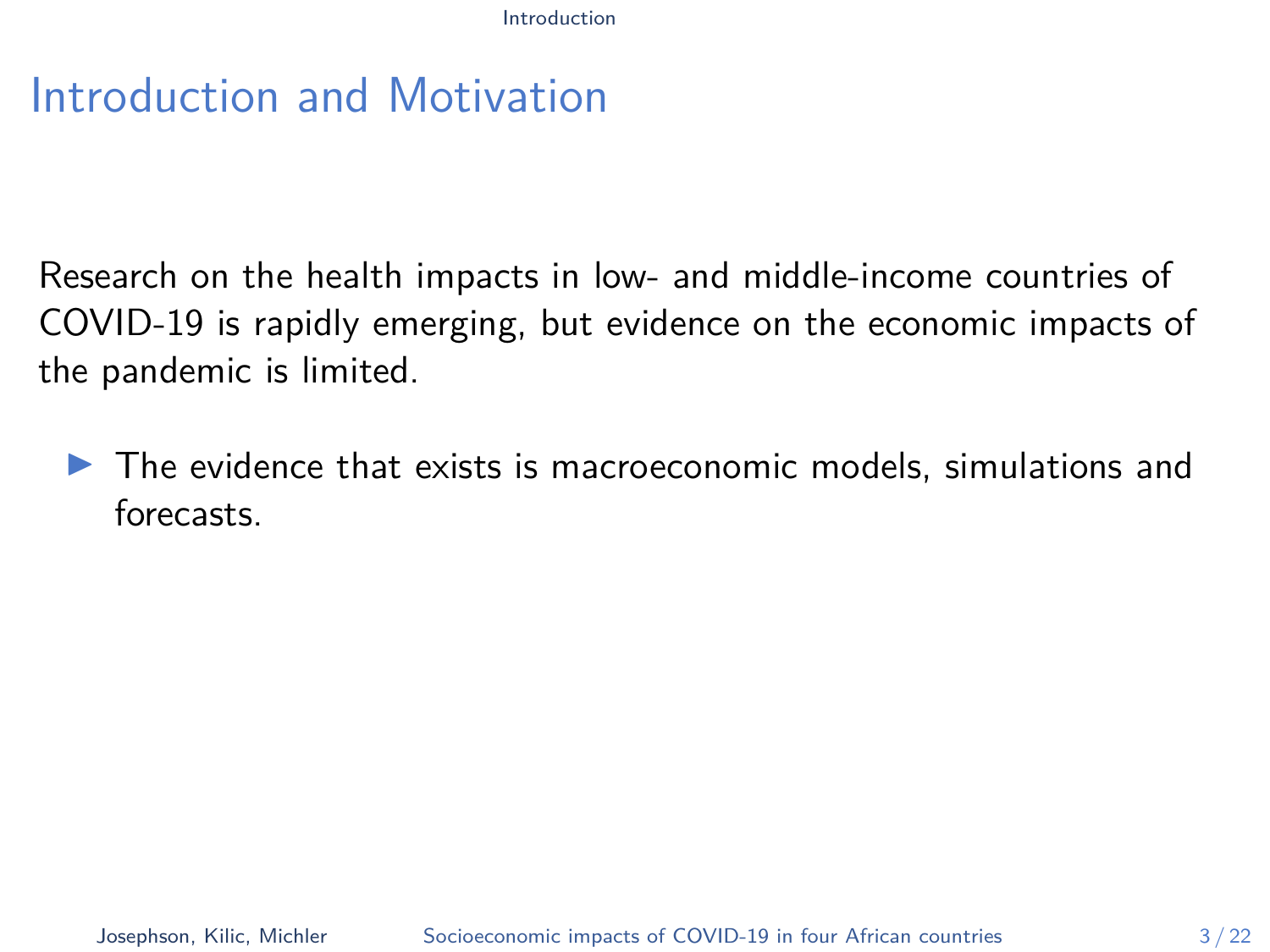Research on the health impacts in low- and middle-income countries of COVID-19 is rapidly emerging, but evidence on the economic impacts of the pandemic is limited.

 $\blacktriangleright$  The evidence that exists is macroeconomic models, simulations and forecasts.

Tracking how peoples lives are affected by COVID-19 can enable governments and policymakers to better understand the circumstances faced by their countries.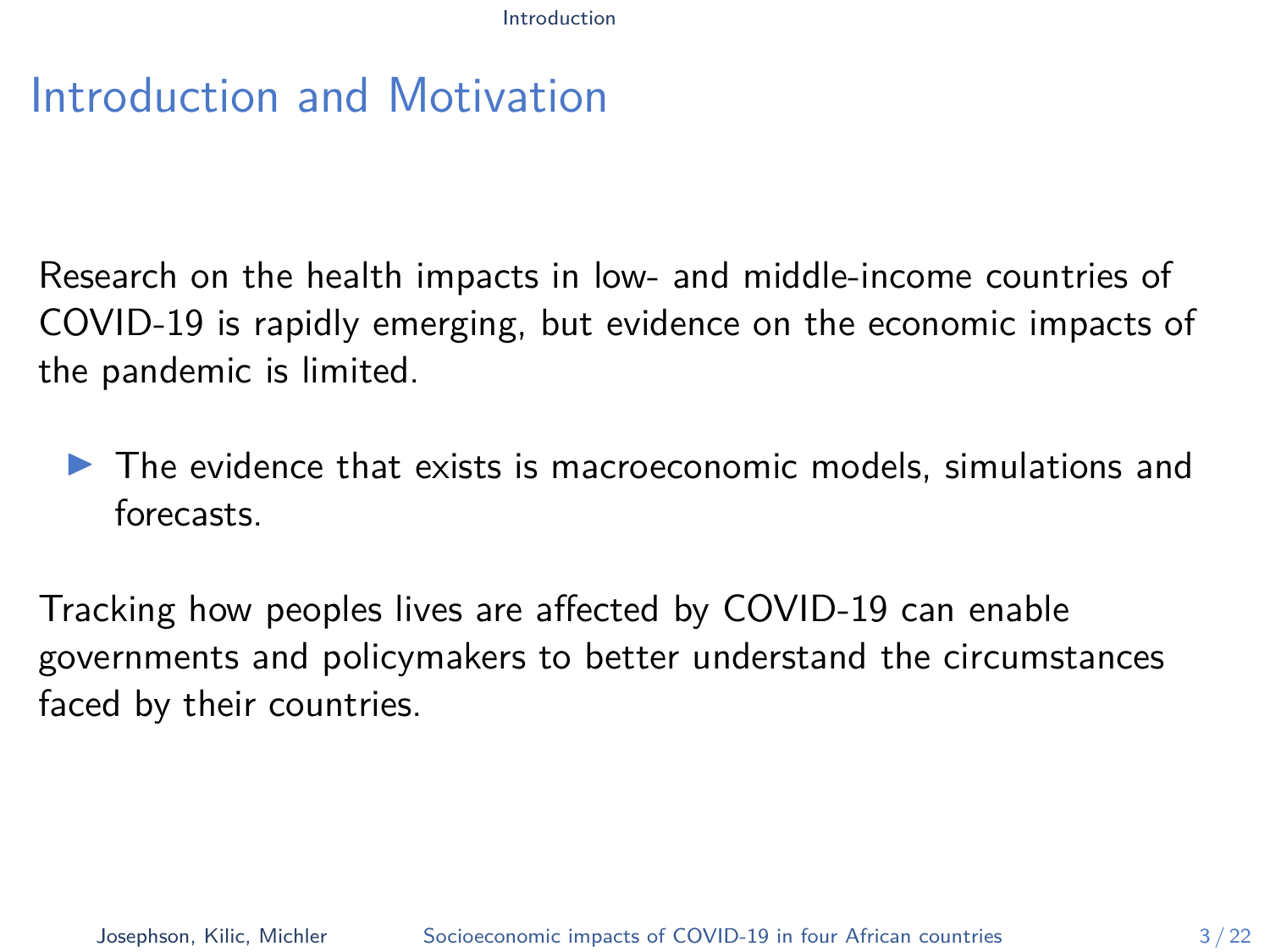## **Objective**

Our goal: Provide near real-time quantitative evidence on the household-level responses to and socio-economic impacts of COVID-19 in Sub-Saharan Africa.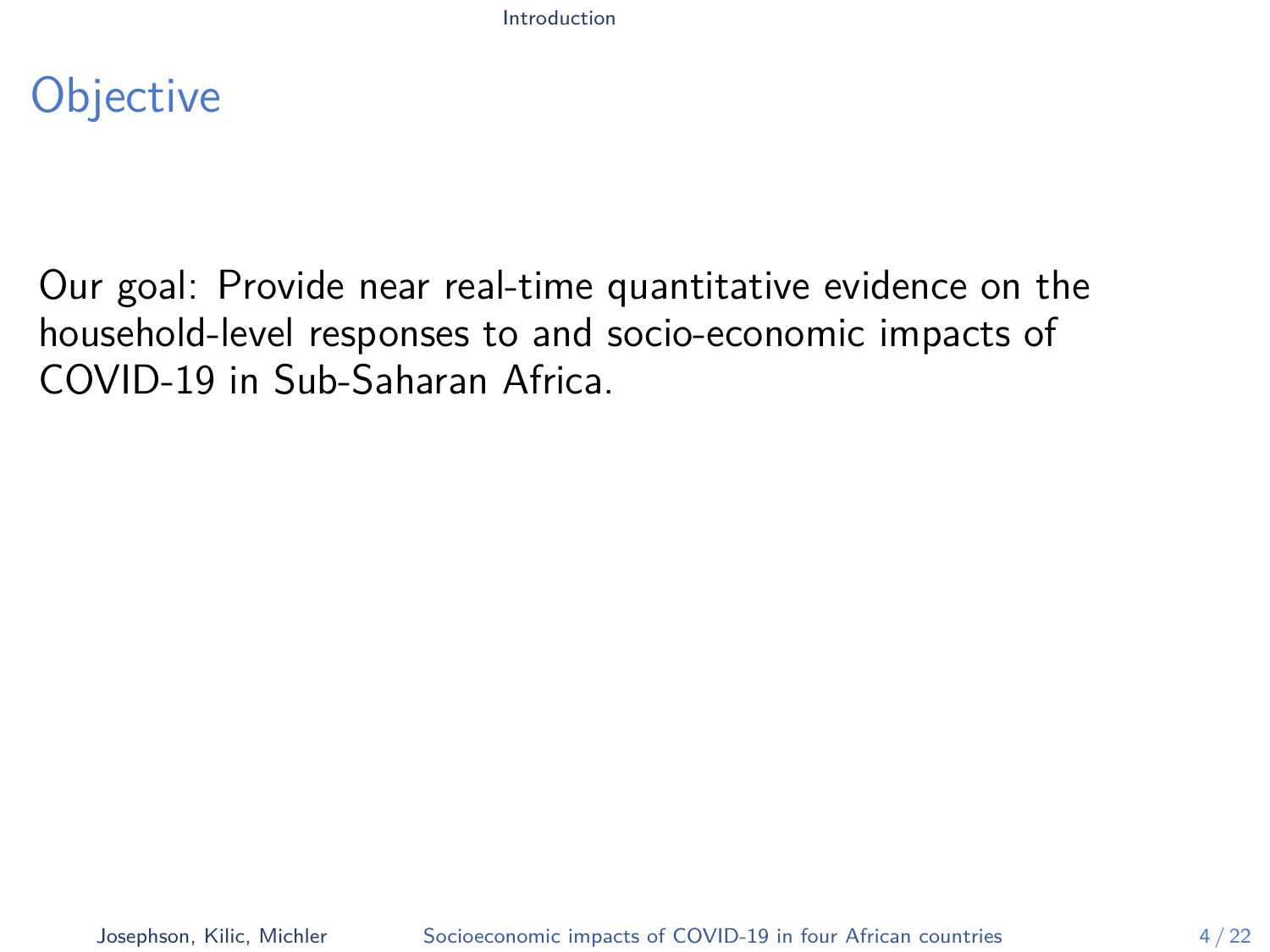## **Objective**

Our goal: Provide near real-time quantitative evidence on the household-level responses to and socio-economic impacts of COVID-19 in Sub-Saharan Africa.

- ▶ Combine data from high-frequency phone surveys on COVID-19 with the pre-COVID-19 survey data collected under the World Bank Living Standards Measurement Study - Integrated Surveys on Agriculture (LSMS-ISA) program.
- **I** Data from four countries: Ethiopia, Malawi, Nigeria, and Uganda.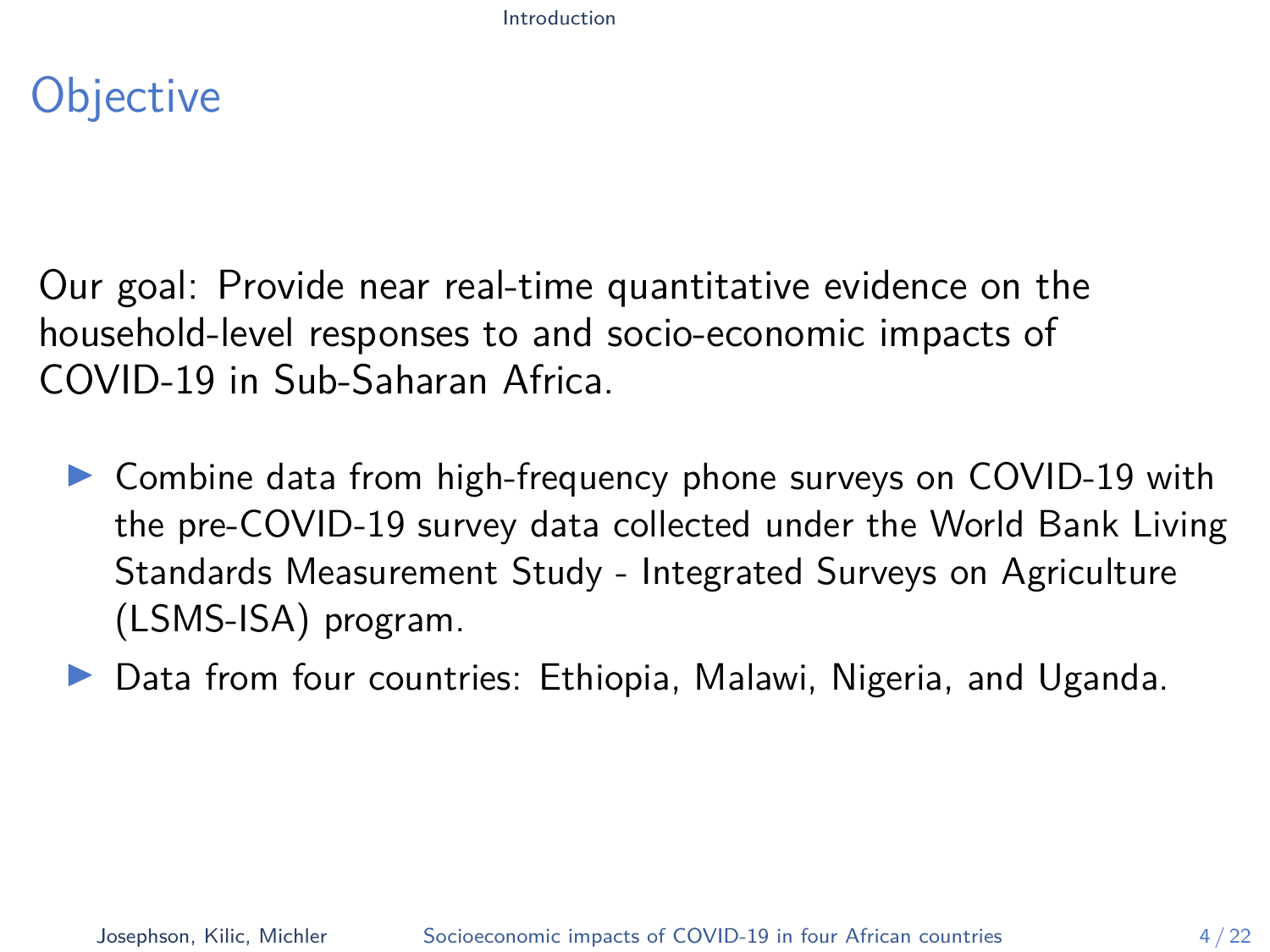## <span id="page-10-0"></span>Data

- I Monthly phone surveys in Burkina Faso, **Ethiopia**, **Malawi**, Mali, **Nigeria**, and **Uganda**.
	- $\triangleright$  Phone surveys in Ethiopia, Malawi, Nigeria, and Uganda conduct monthly phone interviews for 12 months, with a national sample of households that had been interviewed by the most recent LSMS-ISA-supported national longitudinal household survey.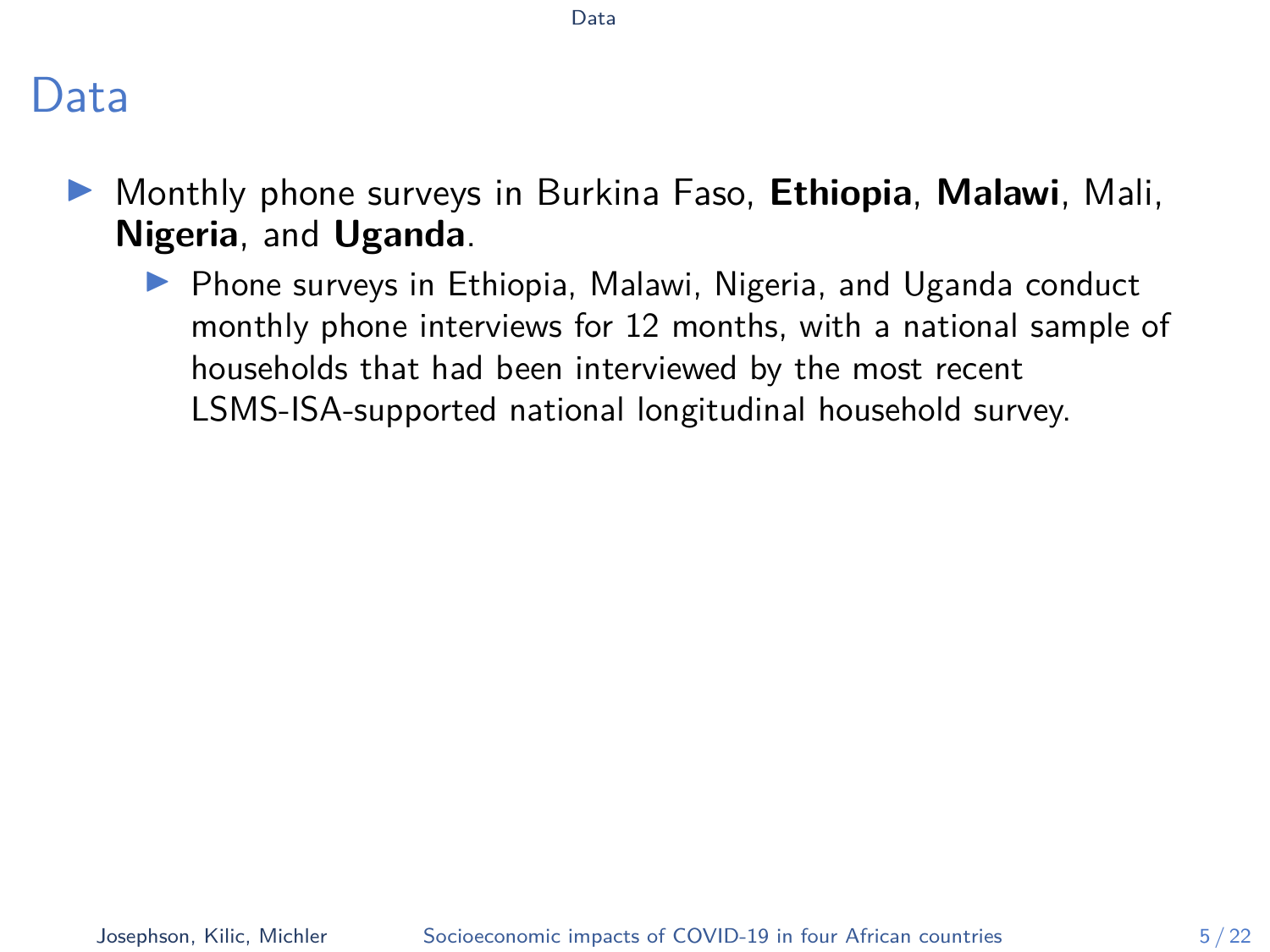#### [Data](#page-10-0)

### Data

- **Monthly phone surveys in Burkina Faso, Ethiopia, Malawi, Mali, Nigeria**, and **Uganda**.
	- $\triangleright$  Phone surveys in Ethiopia, Malawi, Nigeria, and Uganda conduct monthly phone interviews for 12 months, with a national sample of households that had been interviewed by the most recent LSMS-ISA-supported national longitudinal household survey.
- $\triangleright$  Pre-COVID-19 LSMS-ISA data used not only in the analysis of the phone survey data but also in the calculating sampling weights that counteract potential selection bias due to:
	- In Not being able to interview the LSMS-ISA households without phone contact information.
	- In Not being able to reach all targeted LSMS-ISA households primarily due to phones being off and non-working phone numbers.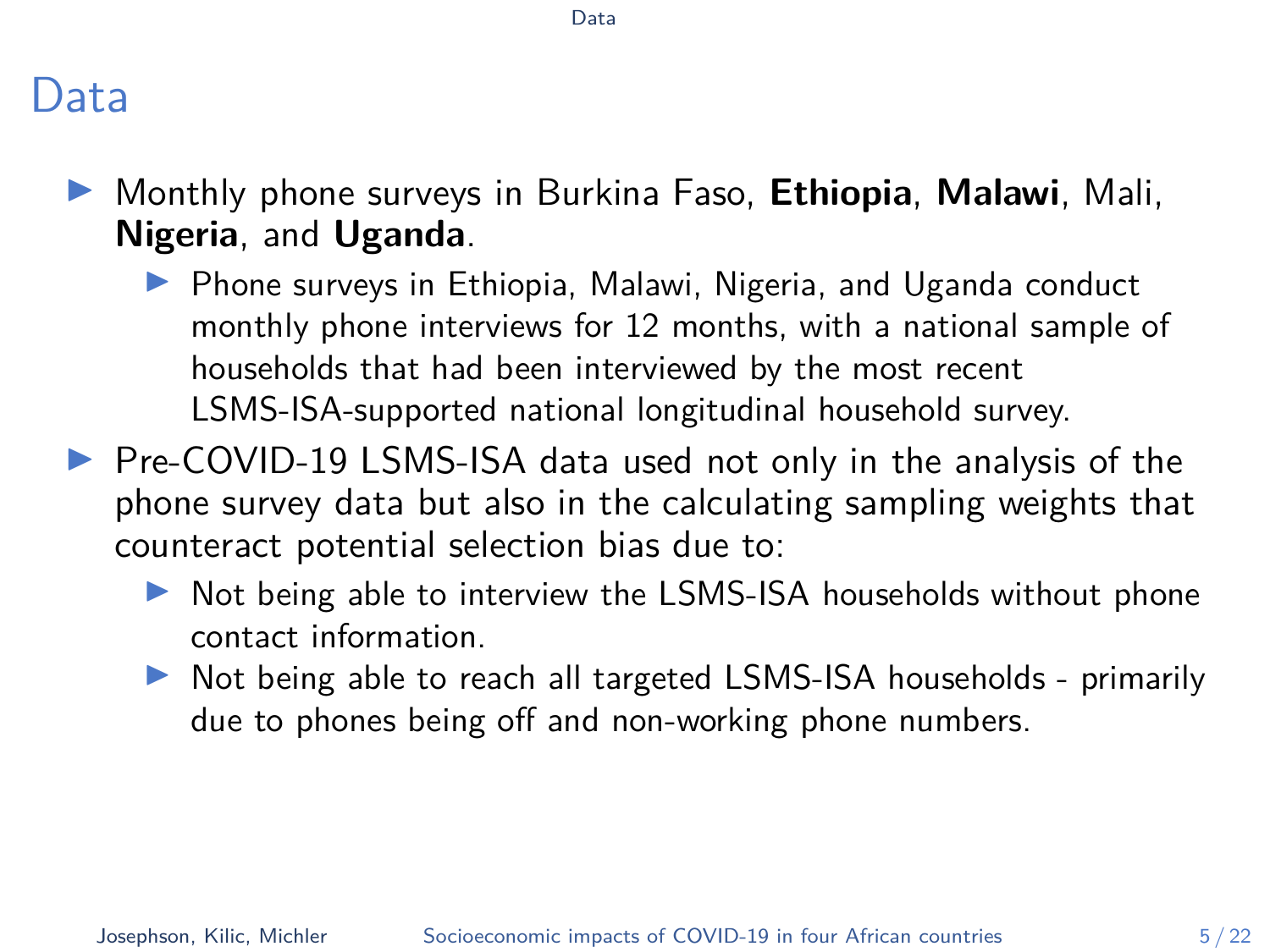#### [Data](#page-10-0)

## Data

- **Monthly phone surveys in Burkina Faso, Ethiopia, Malawi, Mali, Nigeria**, and **Uganda**.
	- $\triangleright$  Phone surveys in Ethiopia, Malawi, Nigeria, and Uganda conduct monthly phone interviews for 12 months, with a national sample of households that had been interviewed by the most recent LSMS-ISA-supported national longitudinal household survey.
- ▶ Pre-COVID-19 LSMS-ISA data used not only in the analysis of the phone survey data but also in the calculating sampling weights that counteract potential selection bias due to:
	- In Not being able to interview the LSMS-ISA households without phone contact information.
	- ▶ Not being able to reach all targeted LSMS-ISA households primarily due to phones being off and non-working phone numbers.
- ▶ Data and documentation for LSMS-supported phone surveys are available through [www.worldbank.org/lsms-covid19.](#page-0-0)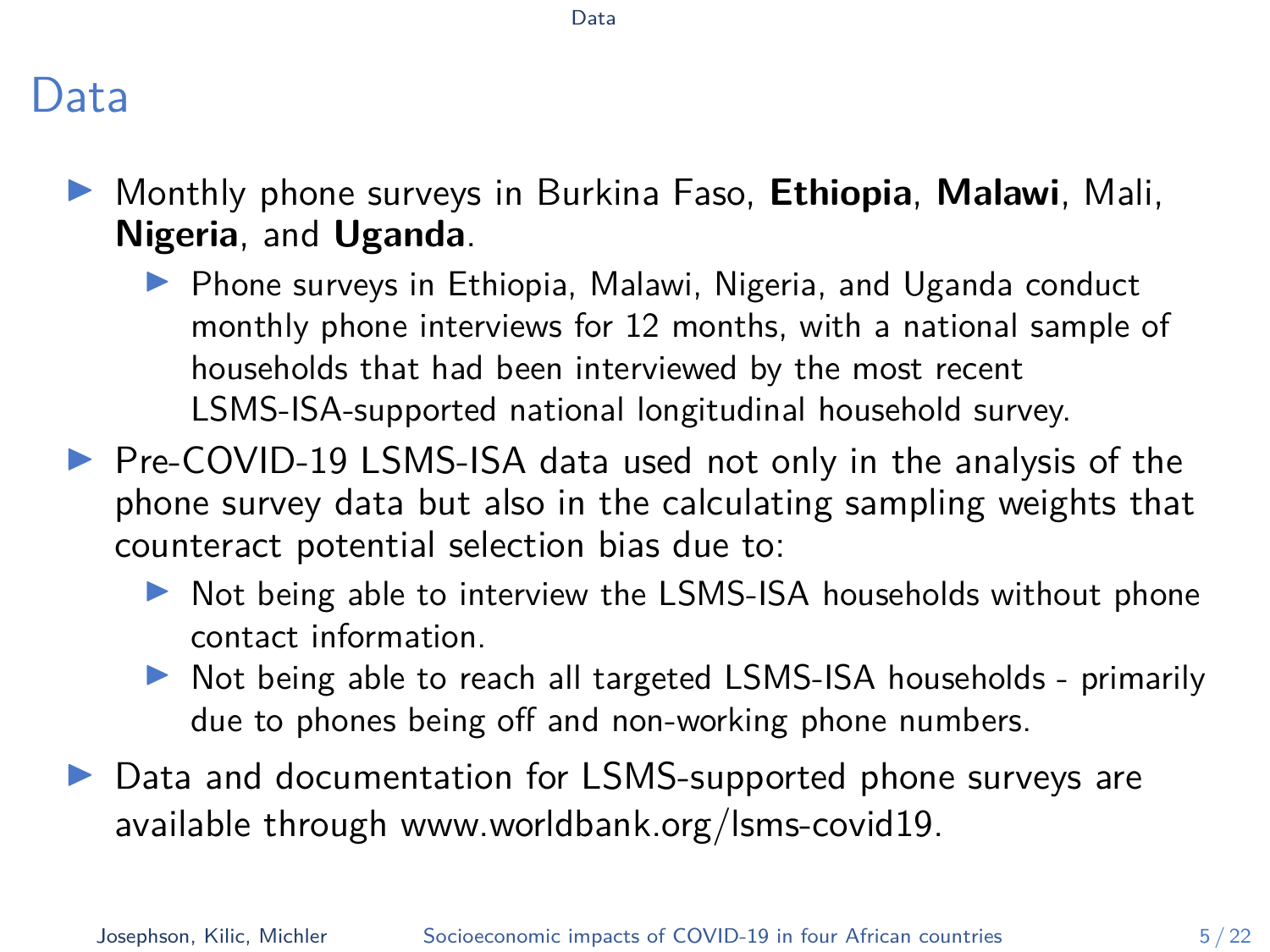<span id="page-13-0"></span>Individuals' knowledge of government actions to curb COVID-19 spread are commensurate with government response.

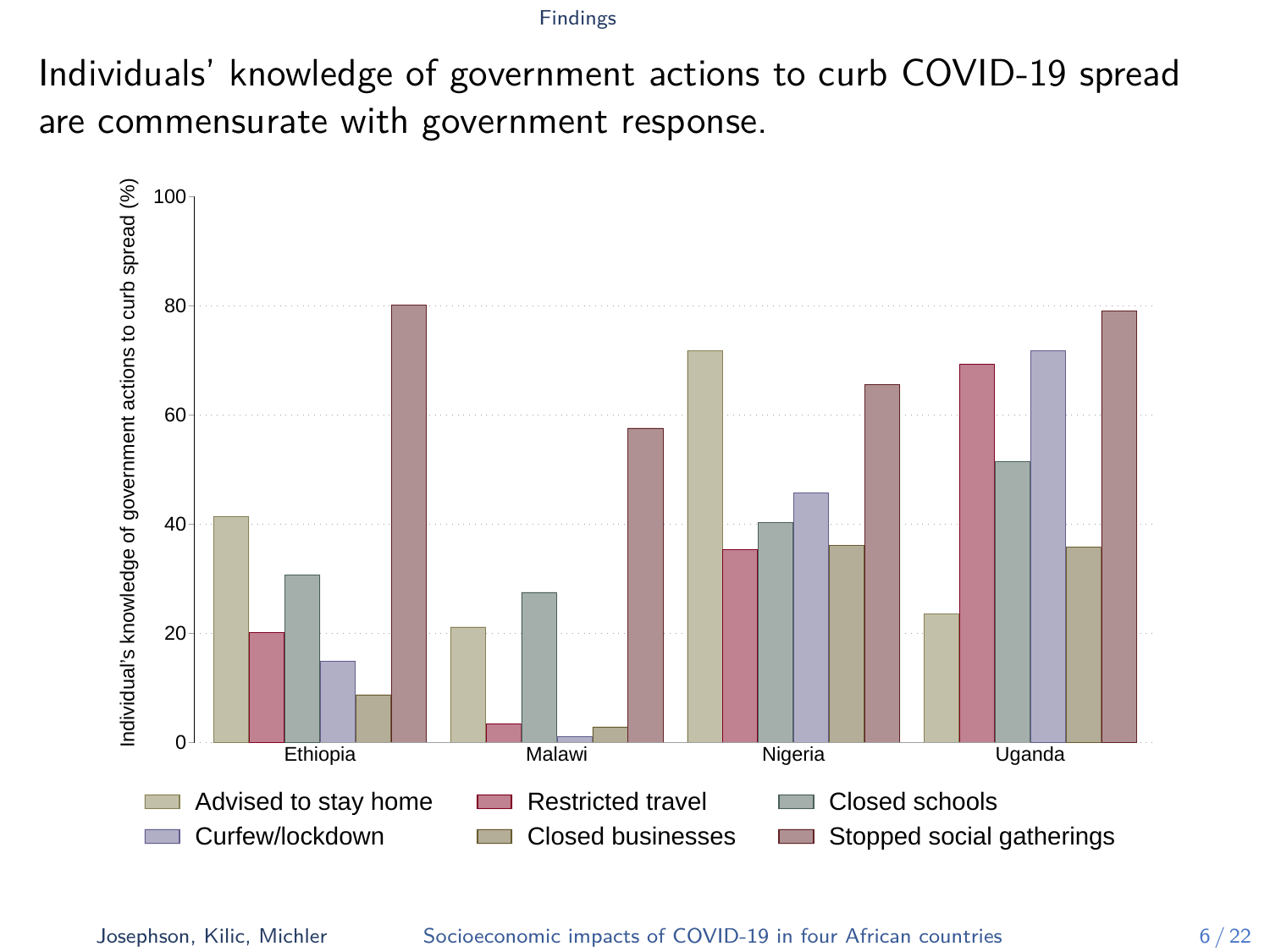Knowledge of actions to reduce COVID-19 exposure is high, with exceptions in Malawi.

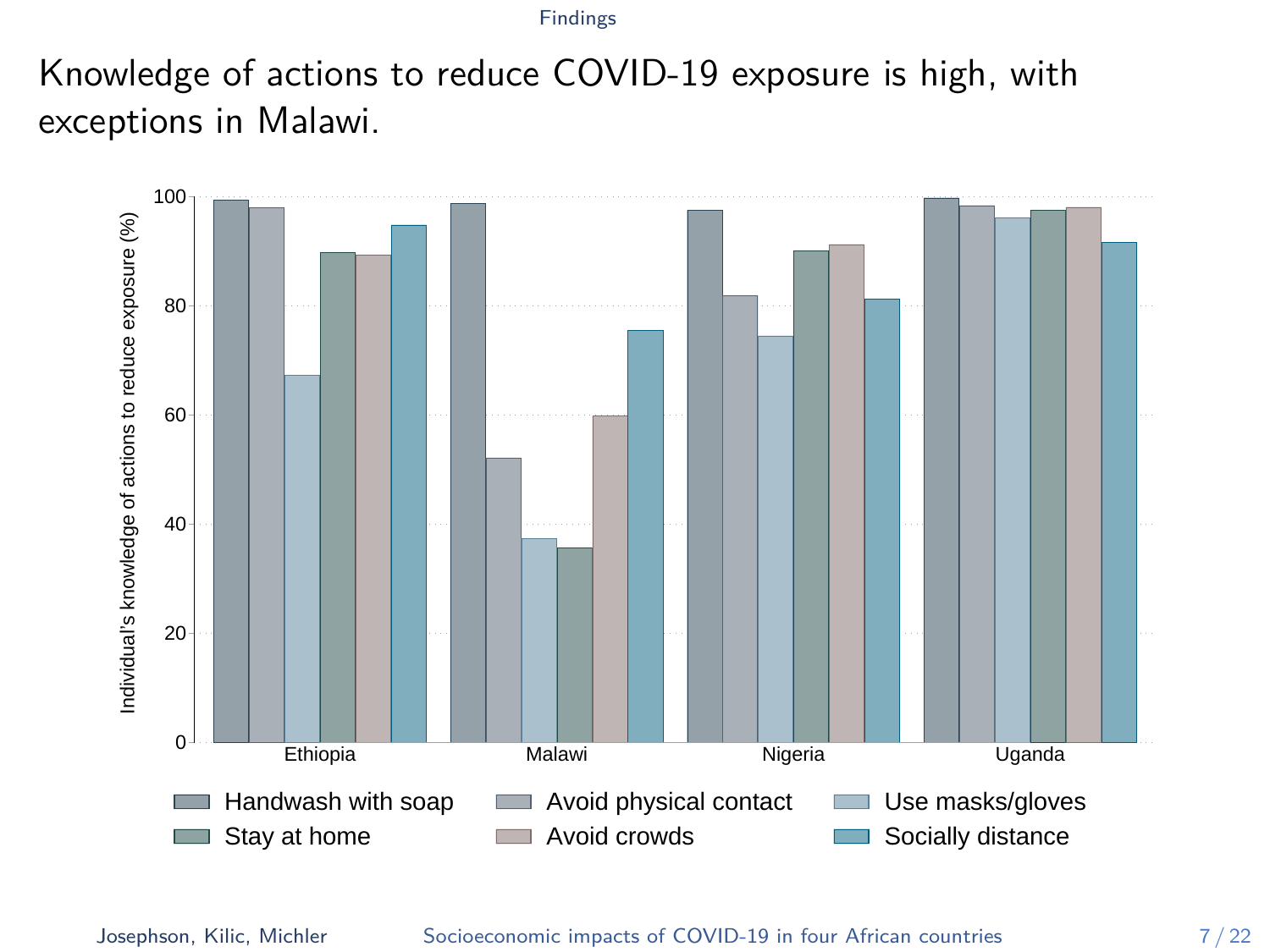Individuals report that they have changed their behavior to reduce COVID-19 exposure.

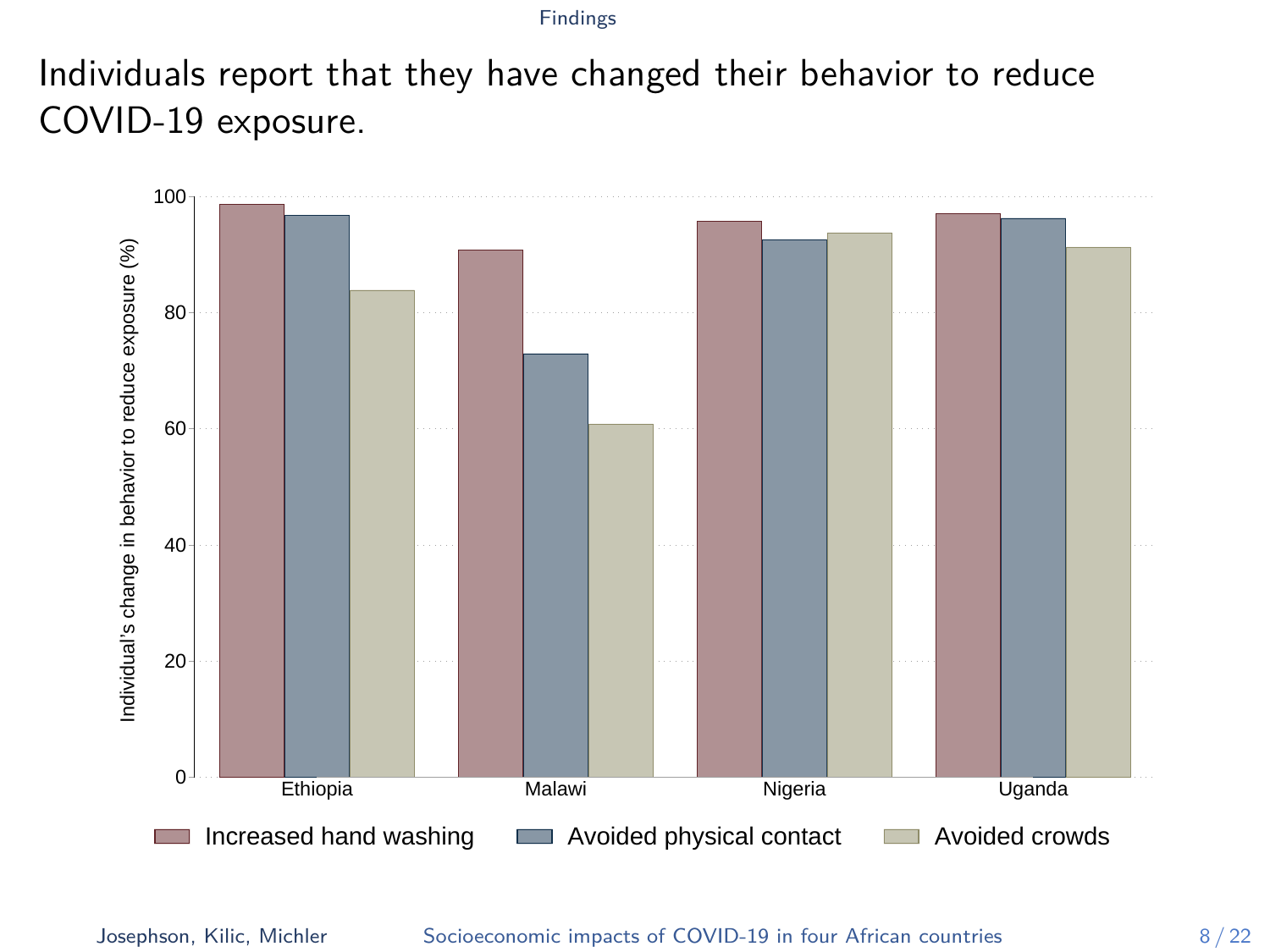### Misconceptions about transmission of COVID-19 are quite high.



#### Josephson, Kilic, Michler [Socioeconomic impacts of COVID-19 in four African countries](#page-3-0) 9/22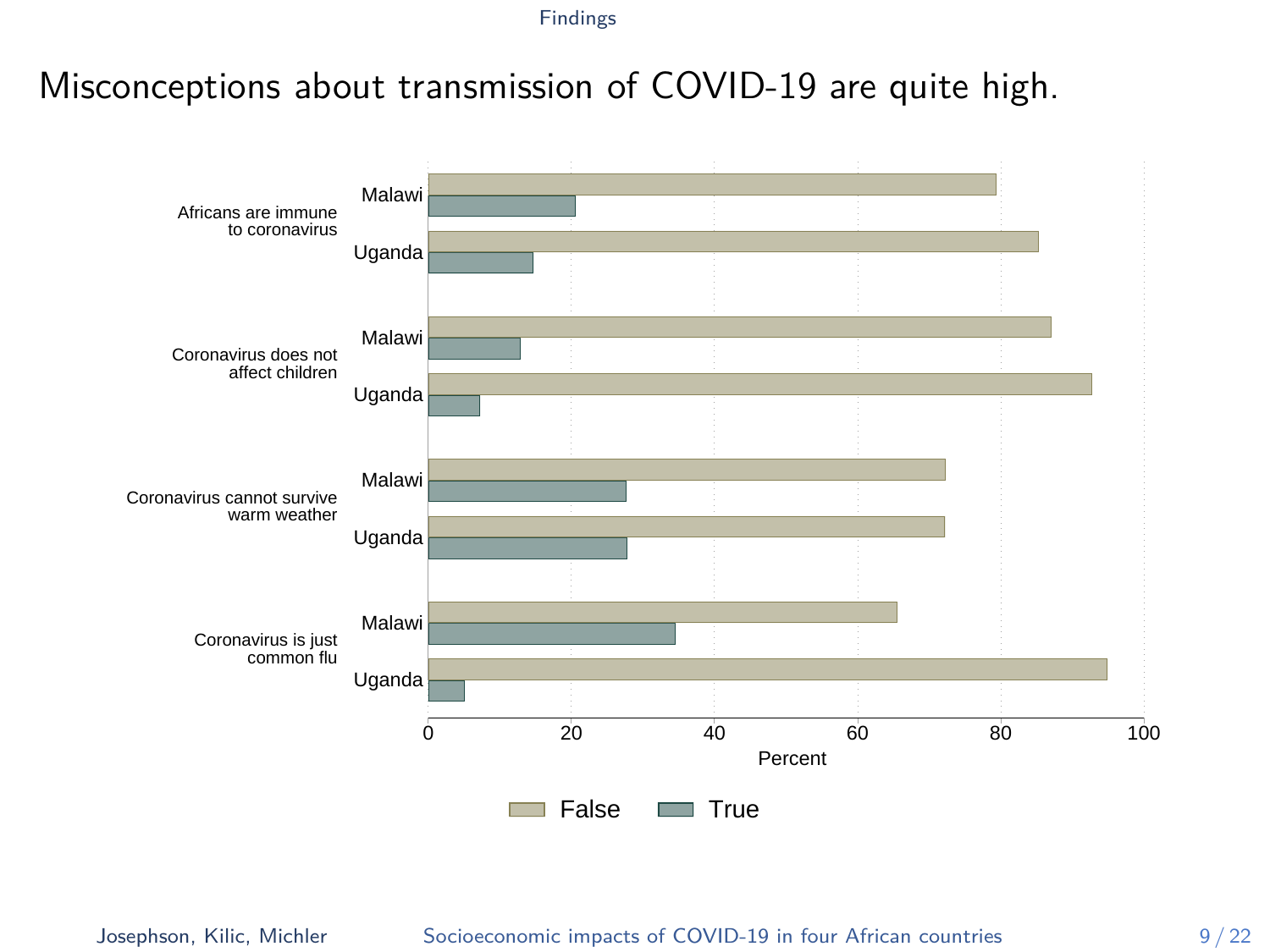258 million people - 77% of the population across four countries - live in households that lost income due to the pandemic.

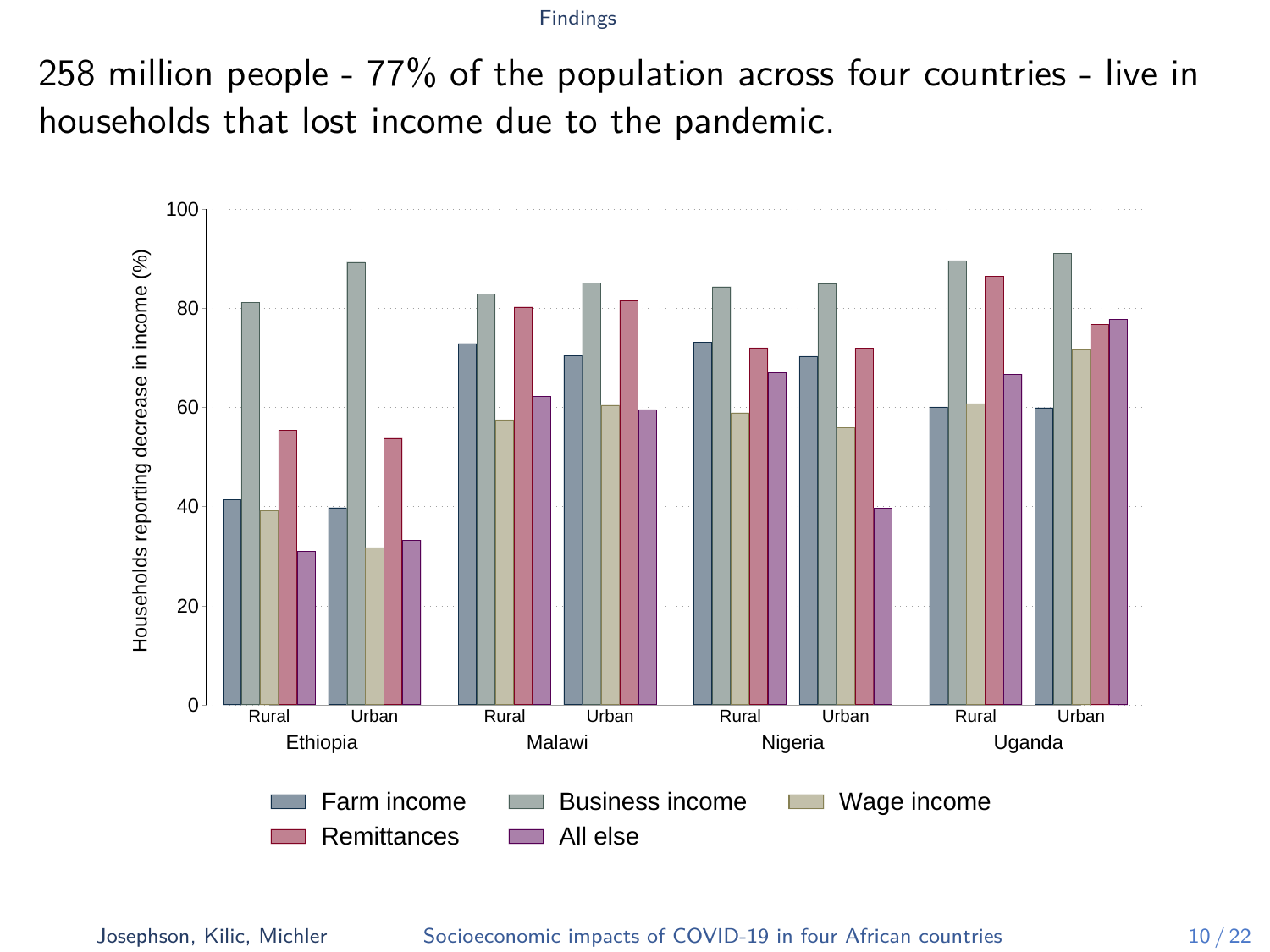Most respondents report that income remains down, relative with pre-pandemic levels, though there is potential recovery seen over the waves.



Josephson, Kilic, Michler [Socioeconomic impacts of COVID-19 in four African countries](#page-3-0) 11/22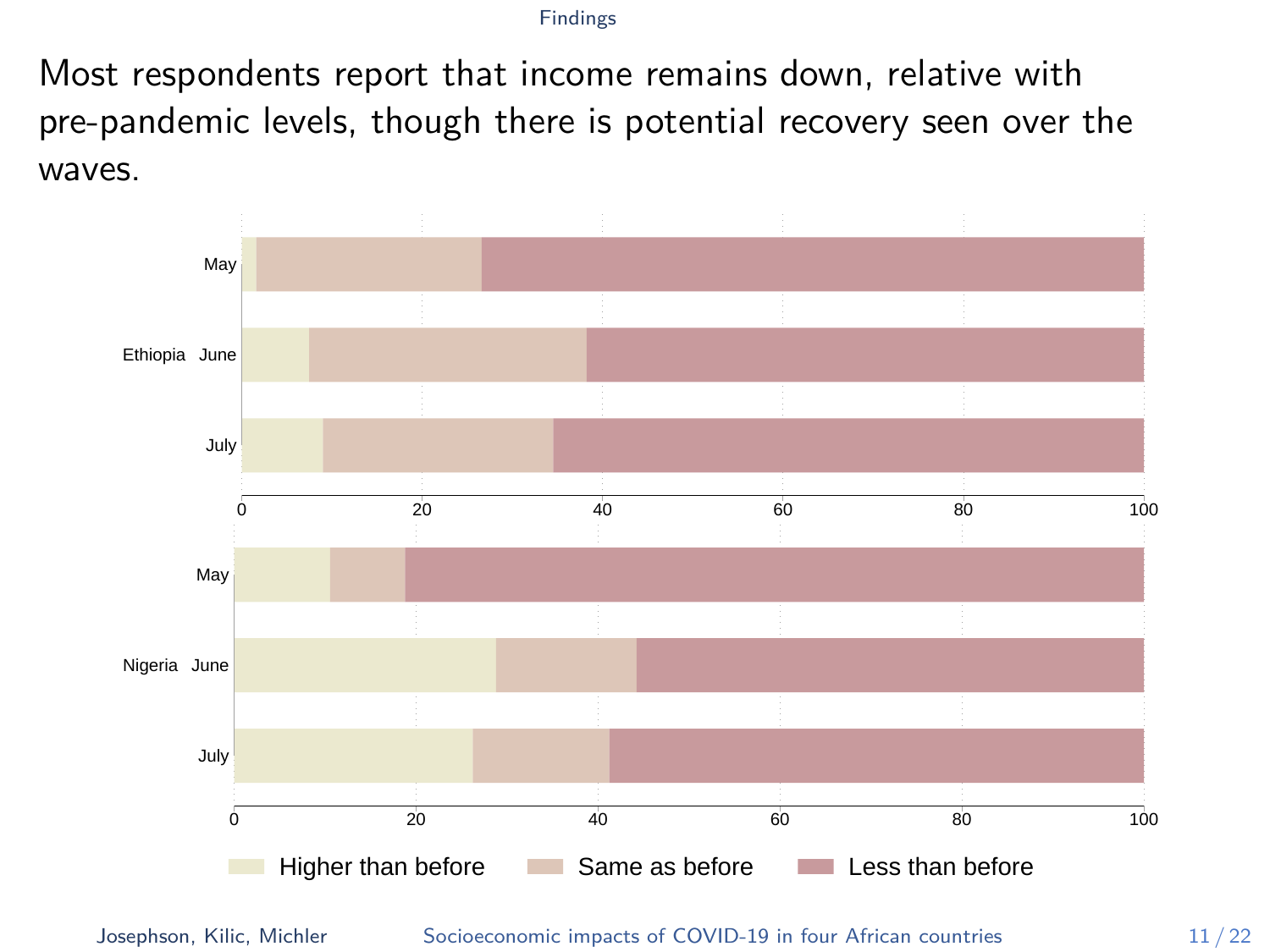Moderate & severe food insecurity affects 62% of adult population across four countries - 102 million adults - with differences across pre-COVID-19 household consumption quintiles.



Josephson, Kilic, Michler [Socioeconomic impacts of COVID-19 in four African countries](#page-3-0) 12 / 22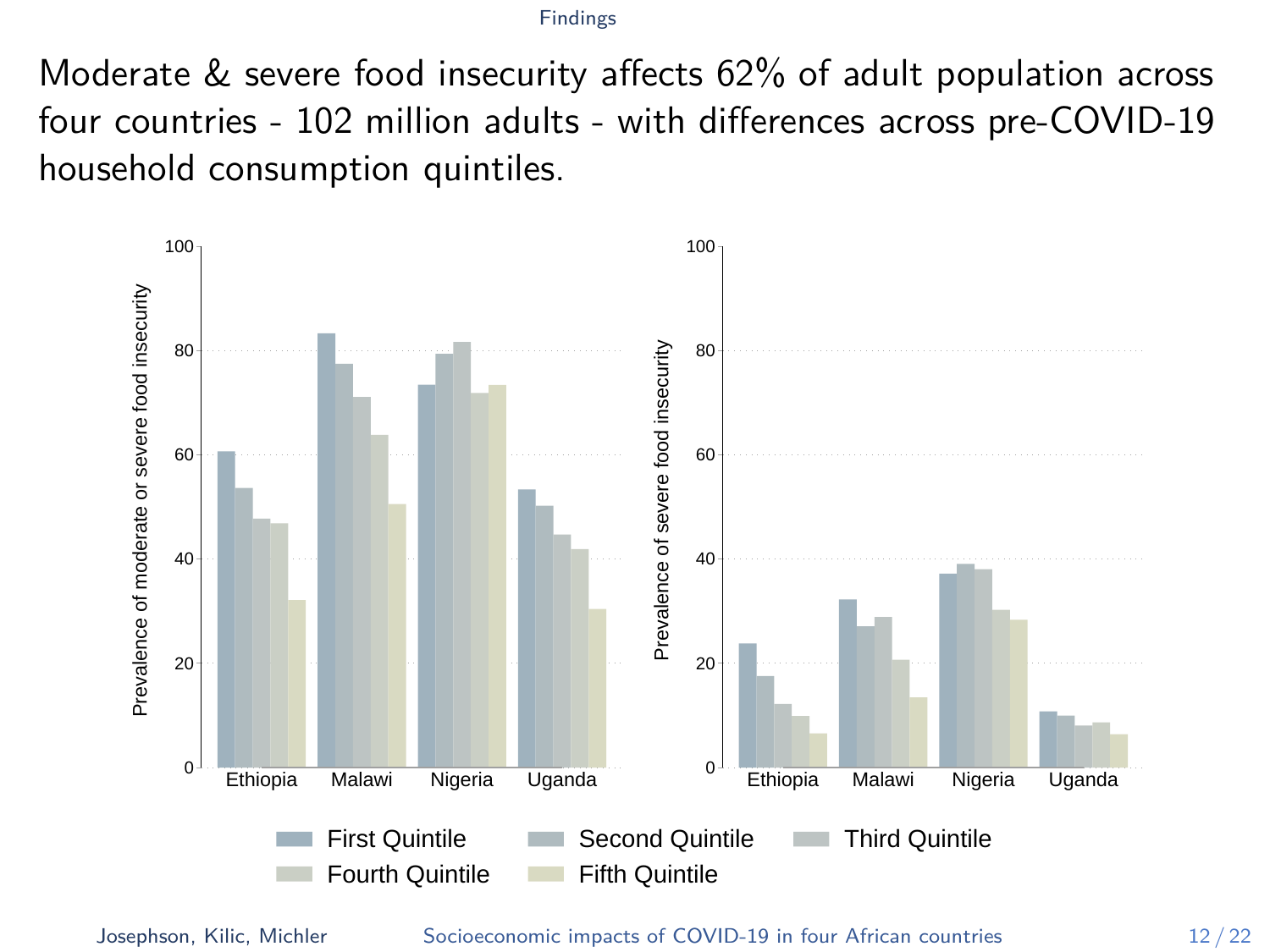Moderate or severe food insecurity is significantly more common in female-headed households.



Josephson, Kilic, Michler [Socioeconomic impacts of COVID-19 in four African countries](#page-3-0) 13 / 22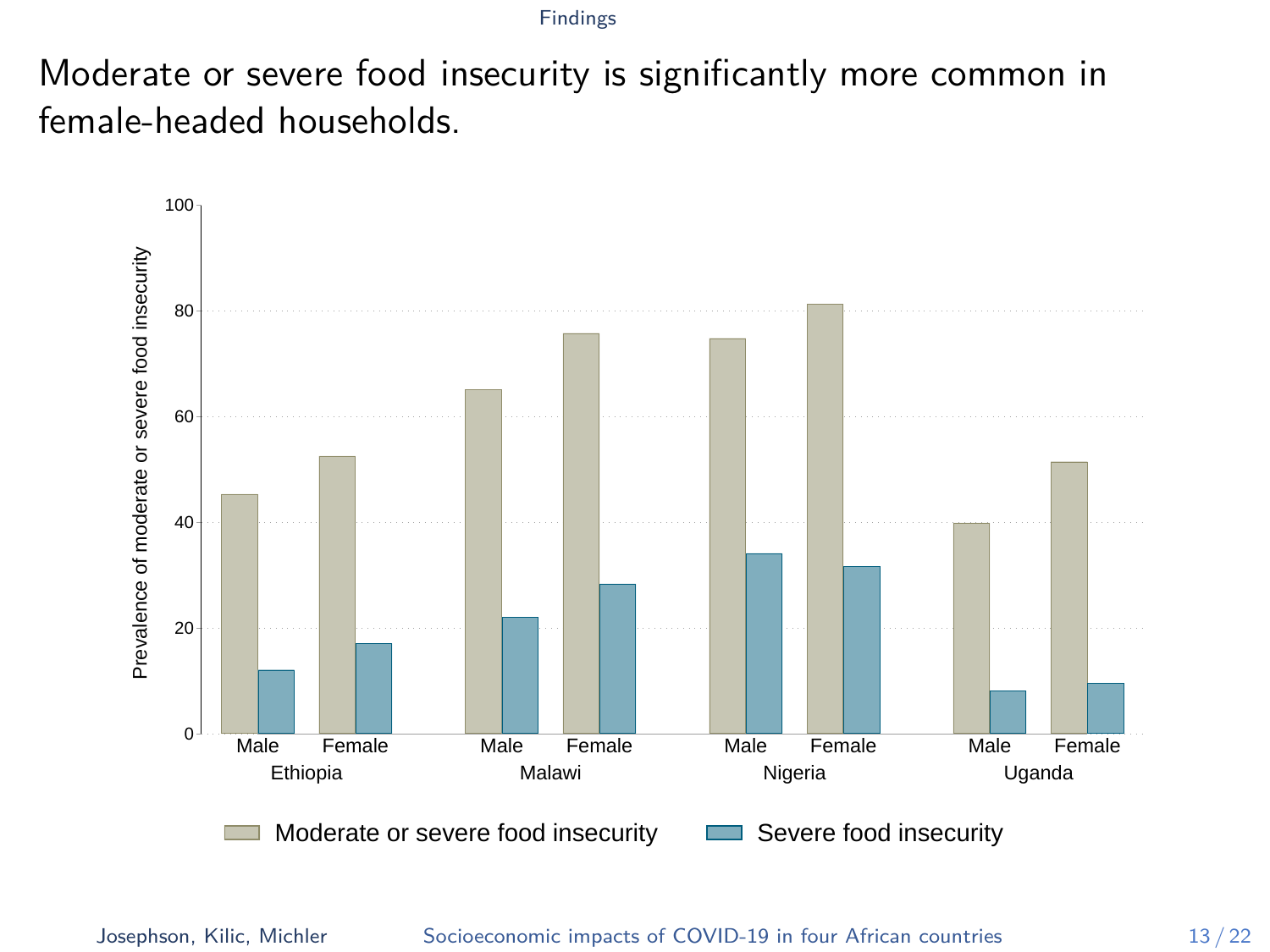Prevalence of moderate & severe food insecurity is higher among those that are concerned about falling ill and suffering financial consequences associated with COVID-19.



Josephson, Kilic, Michler [Socioeconomic impacts of COVID-19 in four African countries](#page-3-0) 14 / 22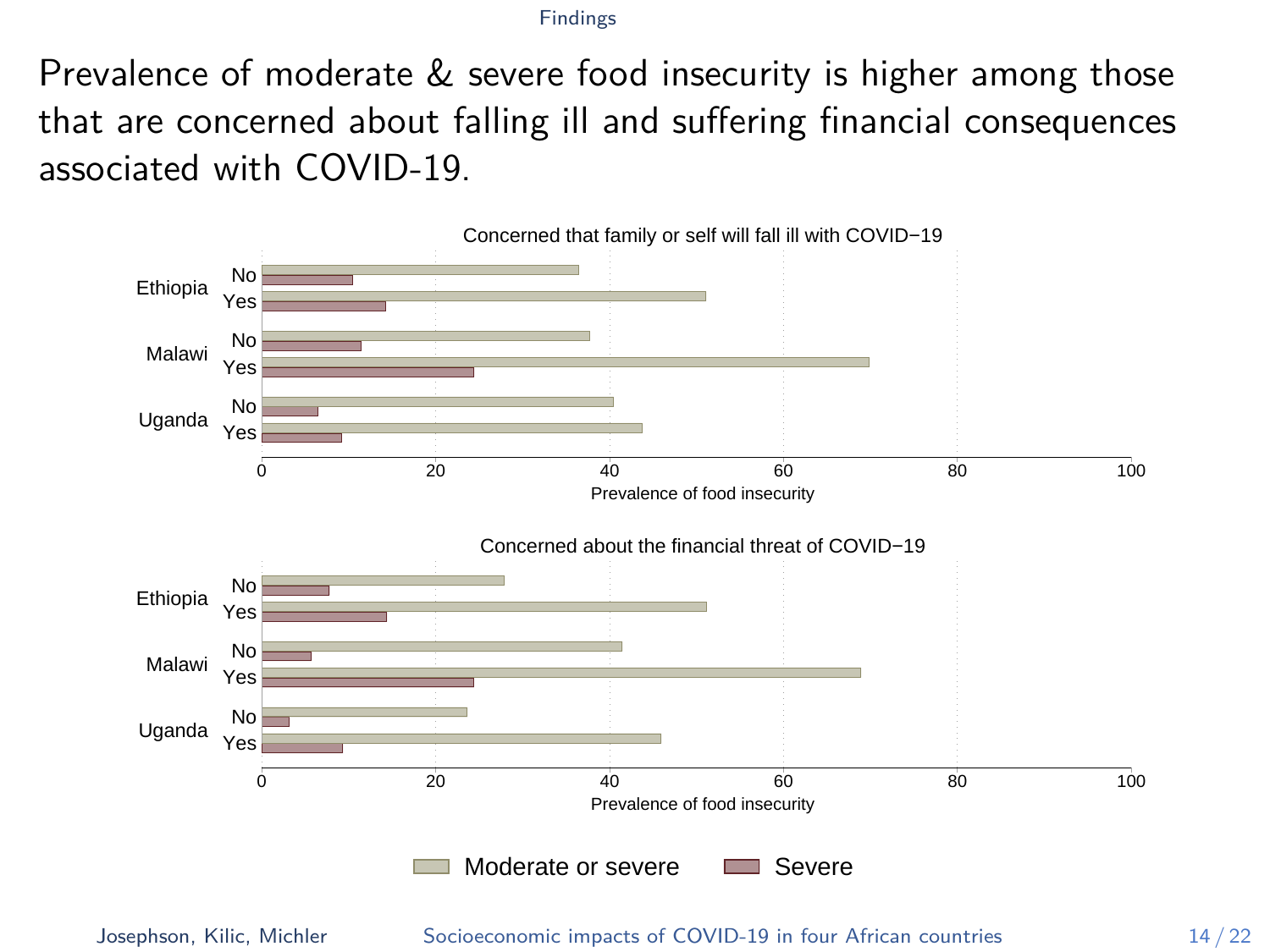There is little heterogeneity across consumption quintiles and moderate food insecurity, by concerns within the household.

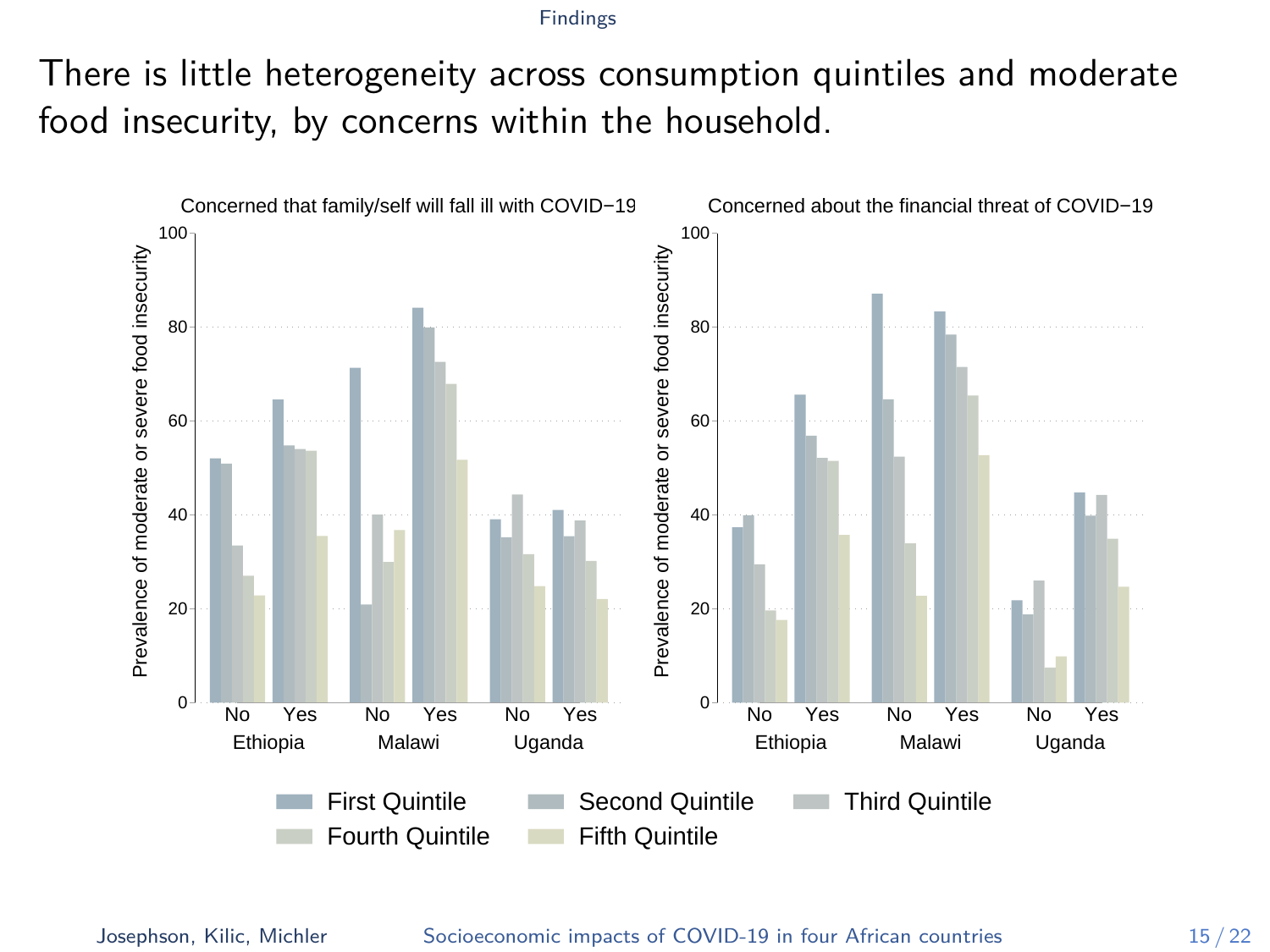This holds when examining severe food insecurity: there is little heterogeneity across consumption qunitiles, by concerns within the household.



Josephson, Kilic, Michler [Socioeconomic impacts of COVID-19 in four African countries](#page-3-0) 16 / 22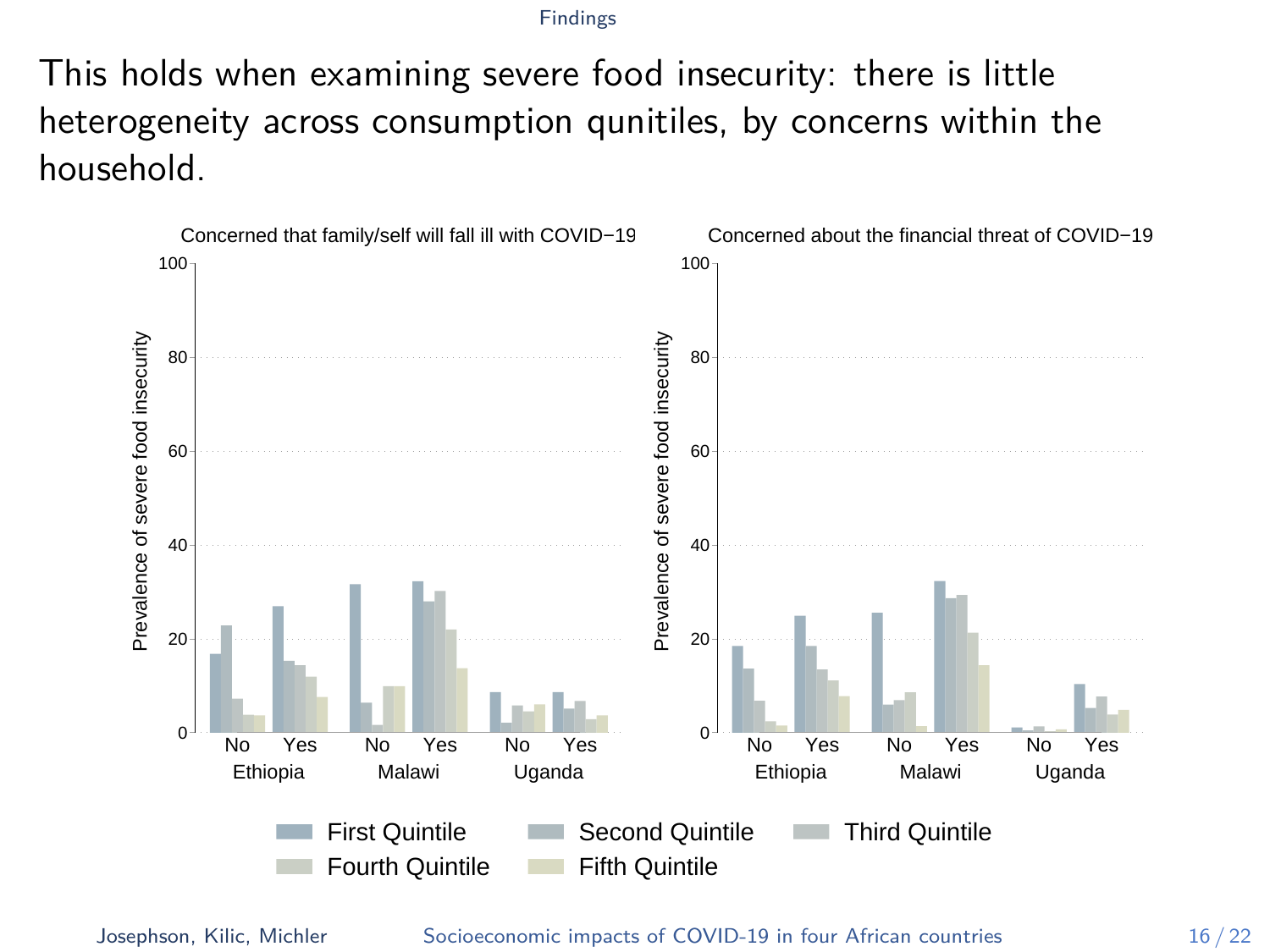In Nigeria, significant differences exist when comparing pre-COVID and post-COVID levels of food insecurity.



Josephson, Kilic, Michler [Socioeconomic impacts of COVID-19 in four African countries](#page-3-0) 17 / 22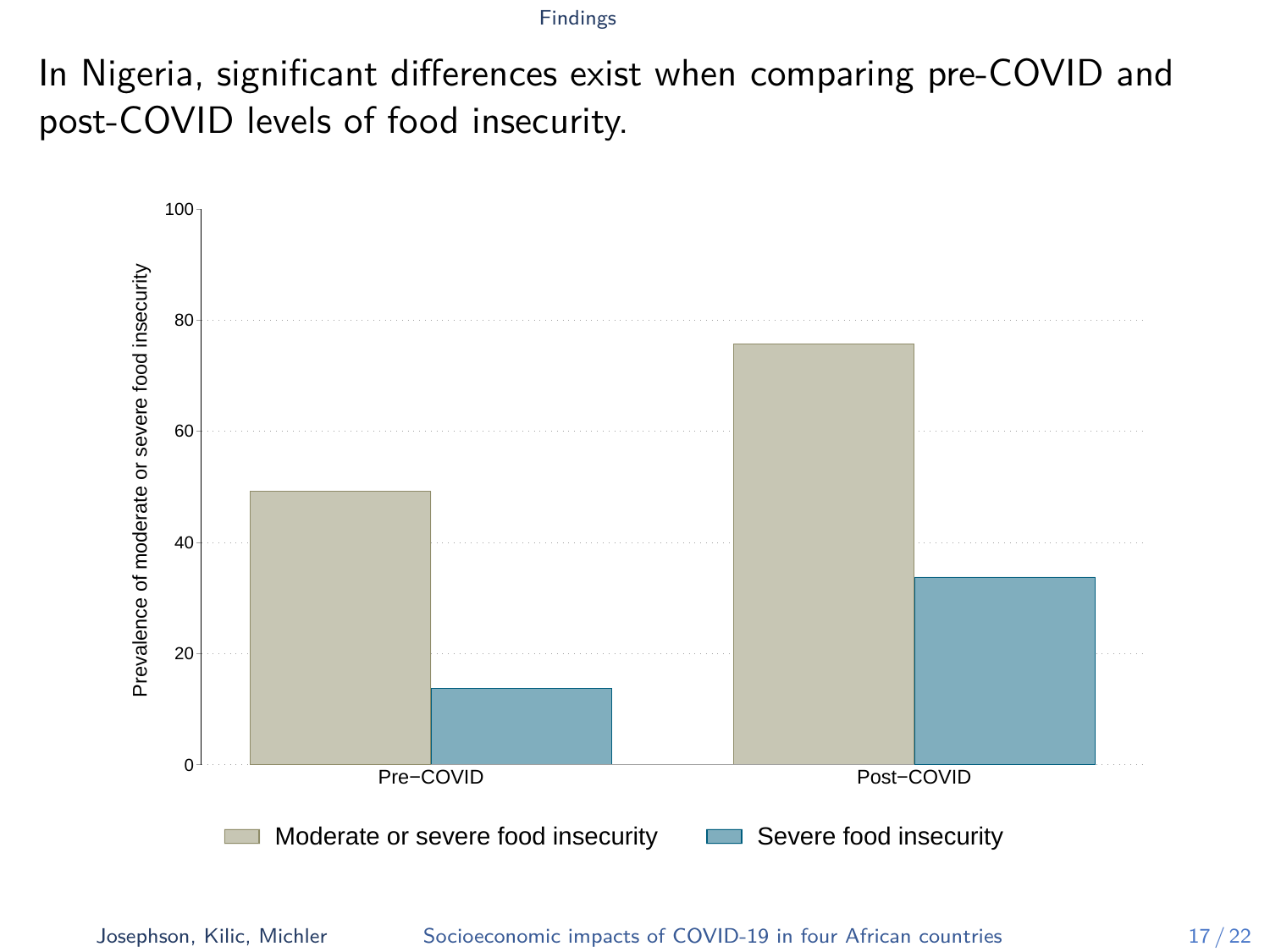Households report difficulties accessing medicine and staple foods, and to a lesser degree, soap.

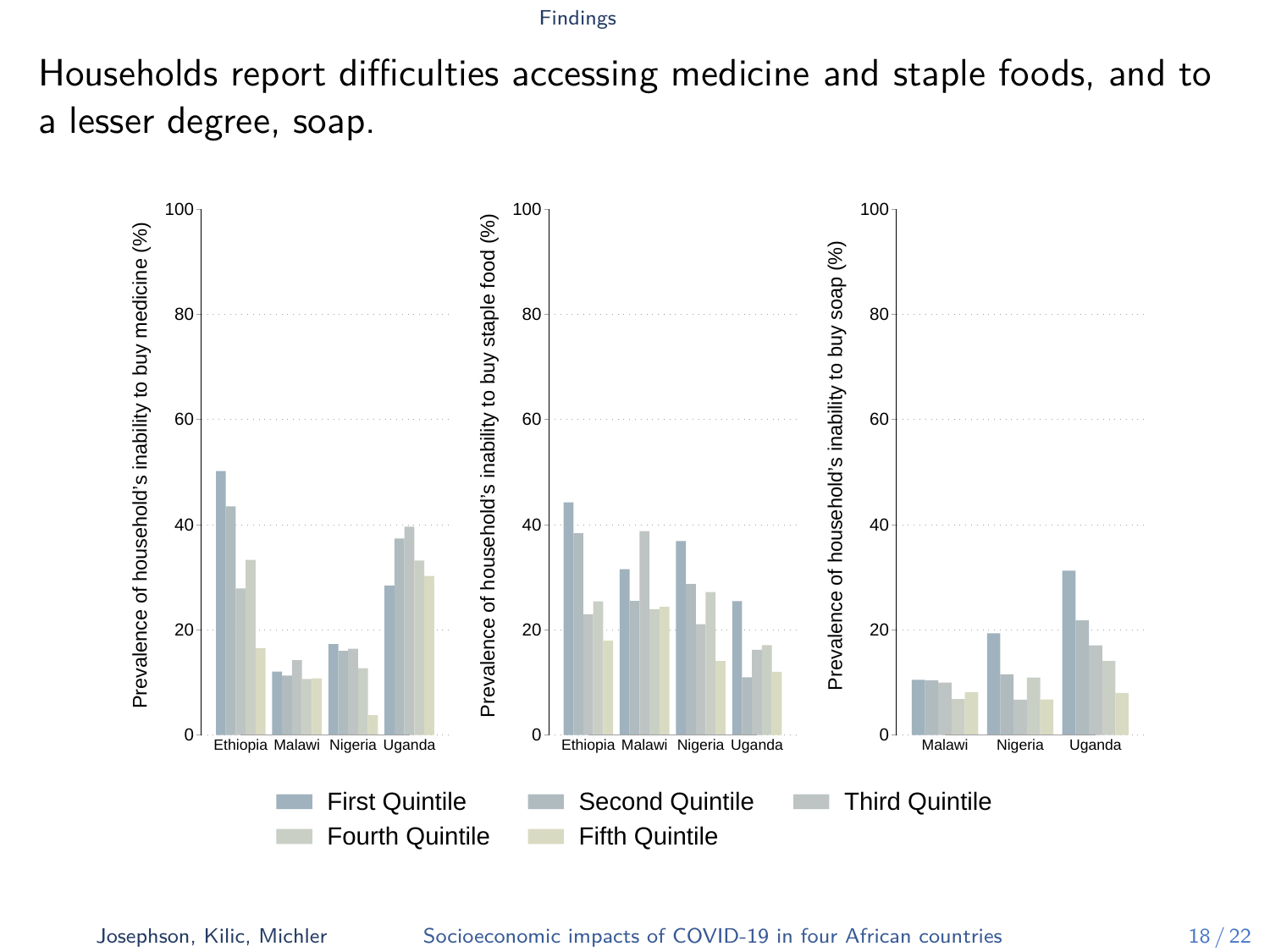Following school closures, only 48% of households across four countries had a school-age child engaged in an educational activity, with important cross-country differences.



Josephson, Kilic, Michler [Socioeconomic impacts of COVID-19 in four African countries](#page-3-0) 19 / 22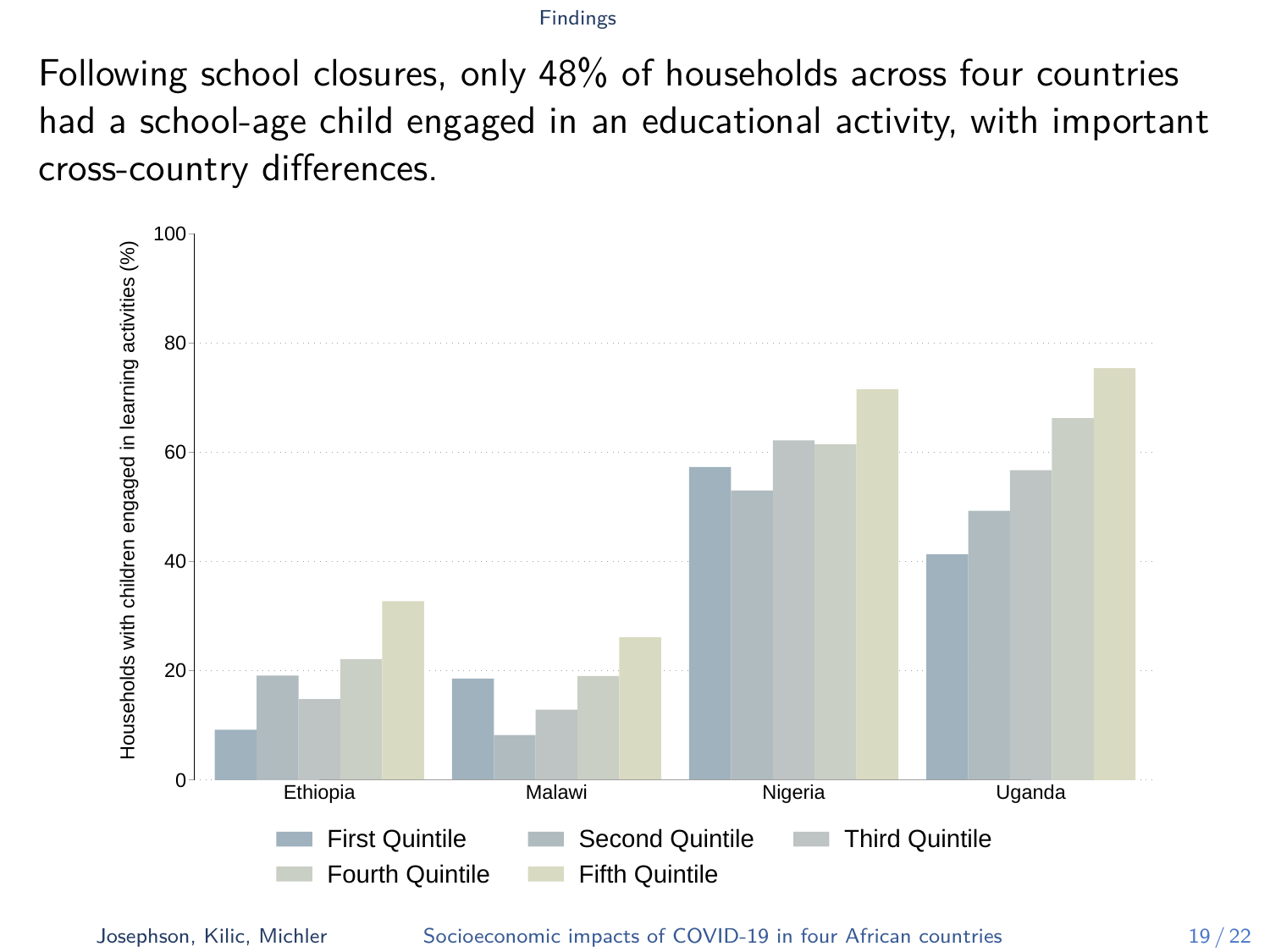Student engagement in educational activities, especially sessions with teacher, has increased over time during the school closures.

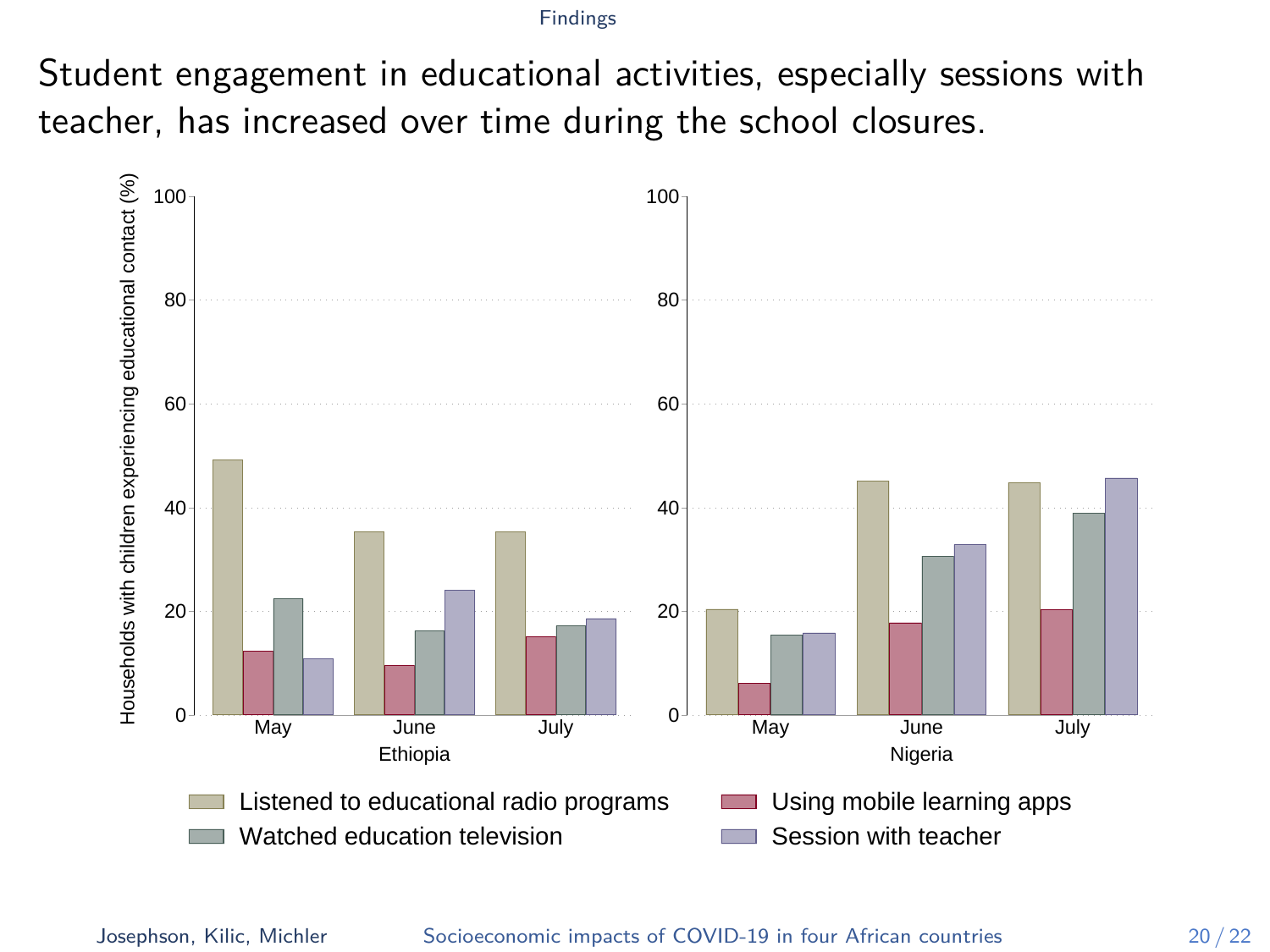Food insecurity is higher among households where children are not engaged in learning activities.

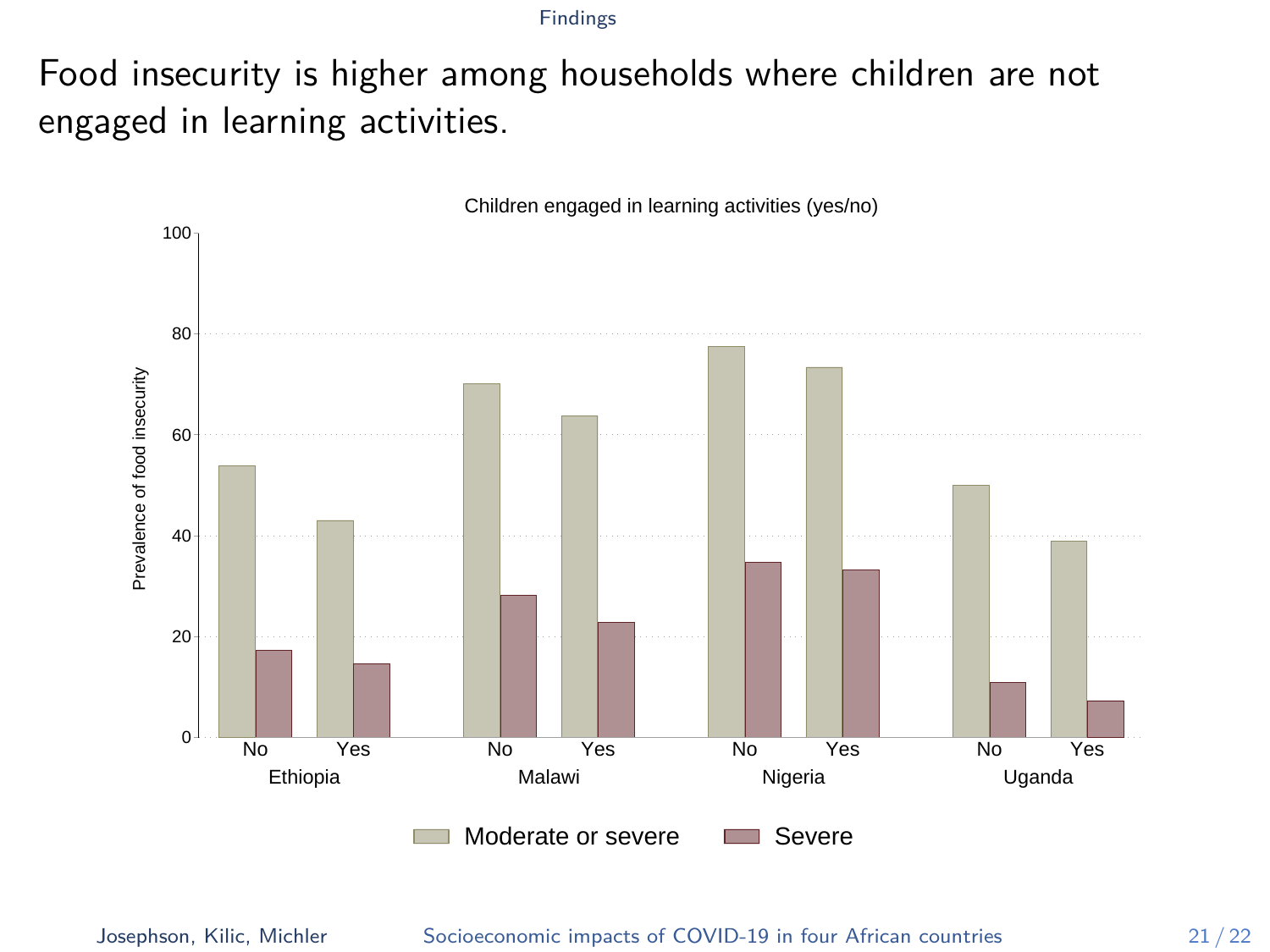## <span id="page-29-0"></span>Interim Conclusions

Initial government actions may influence knowledge and behavior of individuals insofar as reducing COVID-19 transmission.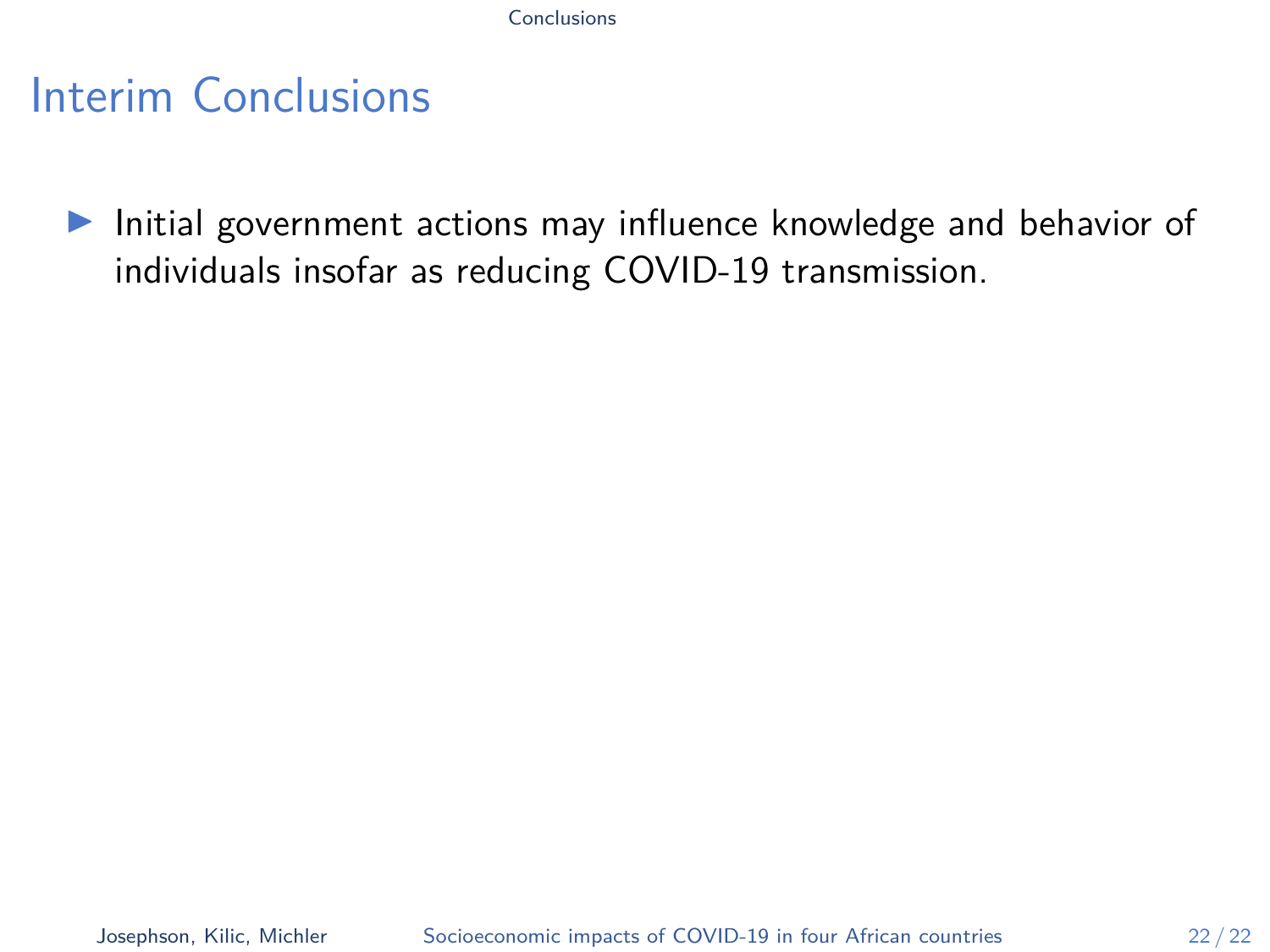- $\blacktriangleright$  Initial government actions may influence knowledge and behavior of individuals insofar as reducing COVID-19 transmission.
- $\triangleright$  Most households report income losses since the March. Many households are also struggling with moderate and severe food insecurity.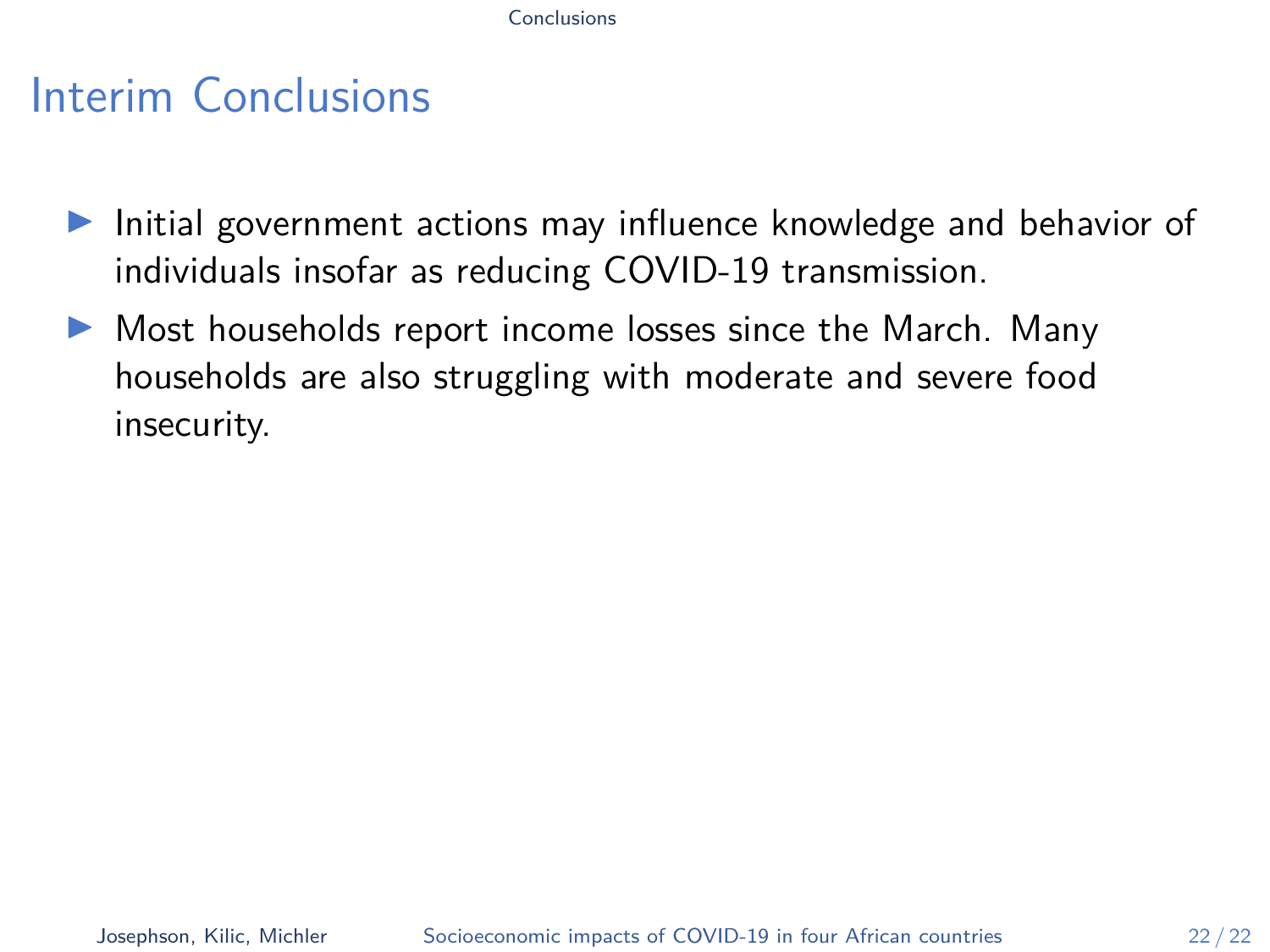- $\blacktriangleright$  Initial government actions may influence knowledge and behavior of individuals insofar as reducing COVID-19 transmission.
- $\triangleright$  Most households report income losses since the March. Many households are also struggling with moderate and severe food insecurity.
- $\blacktriangleright$  Households report difficulties with their ability to purchase medicine, staple food, and soap.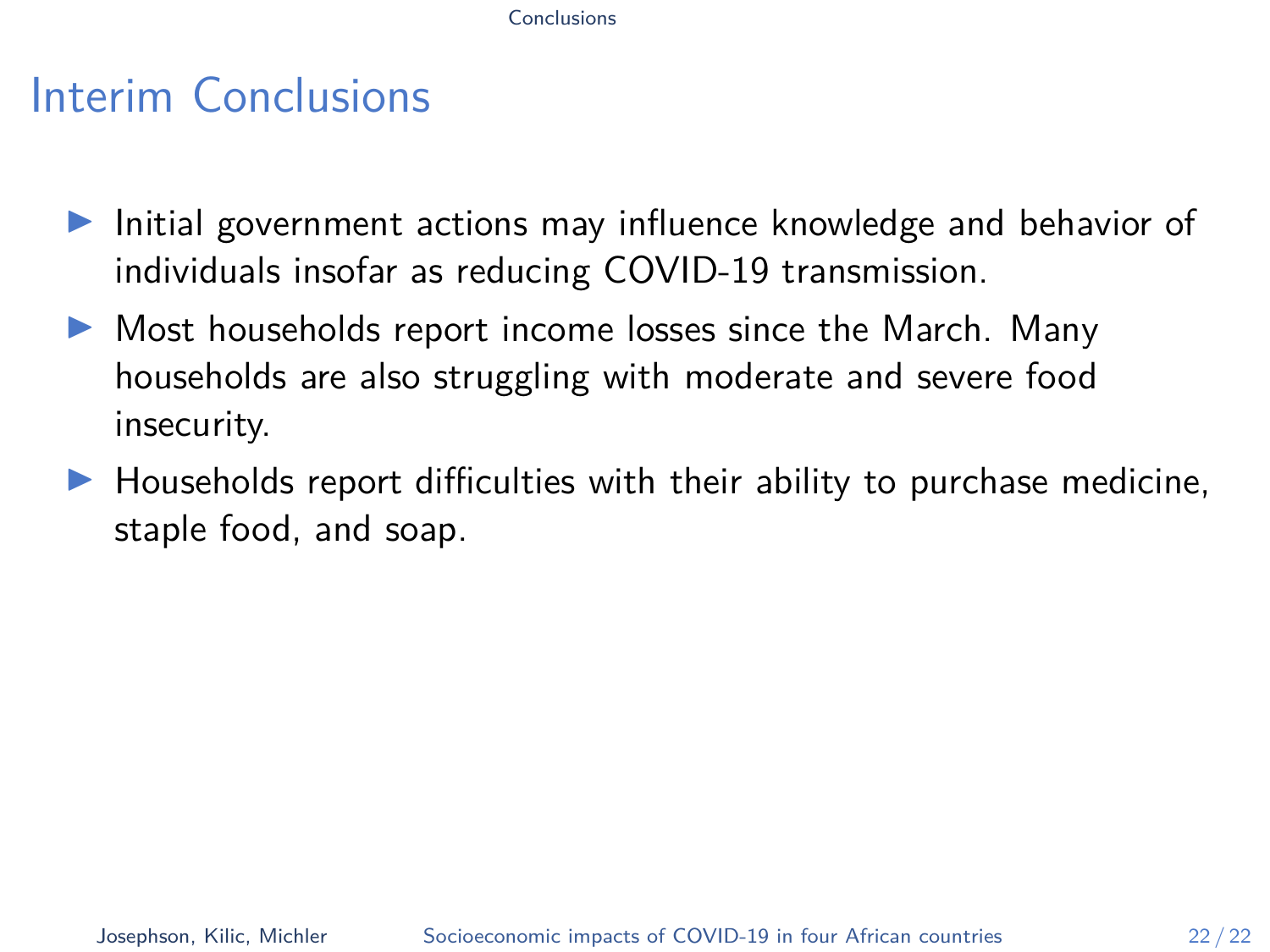- $\blacktriangleright$  Initial government actions may influence knowledge and behavior of individuals insofar as reducing COVID-19 transmission.
- $\triangleright$  Most households report income losses since the March. Many households are also struggling with moderate and severe food insecurity.
- $\blacktriangleright$  Households report difficulties with their ability to purchase medicine, staple food, and soap.
- $\blacktriangleright$  Few students have been able to engage in learning activities since school closures.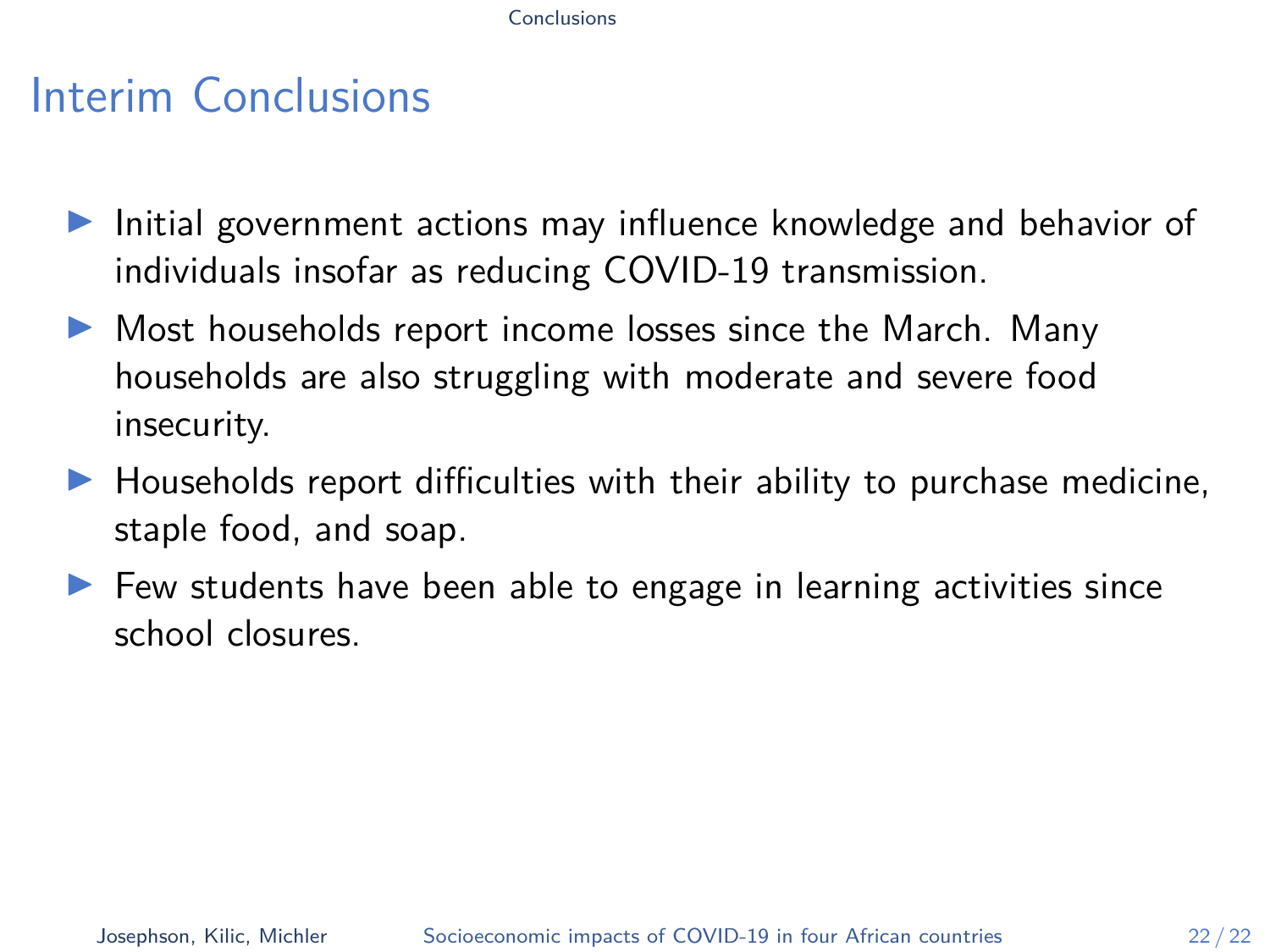- $\blacktriangleright$  Initial government actions may influence knowledge and behavior of individuals insofar as reducing COVID-19 transmission.
- $\triangleright$  Most households report income losses since the March. Many households are also struggling with moderate and severe food insecurity.
- $\blacktriangleright$  Households report difficulties with their ability to purchase medicine, staple food, and soap.
- $\blacktriangleright$  Few students have been able to engage in learning activities since school closures.
- $\blacktriangleright$  There is considerable cross-country heterogeneity.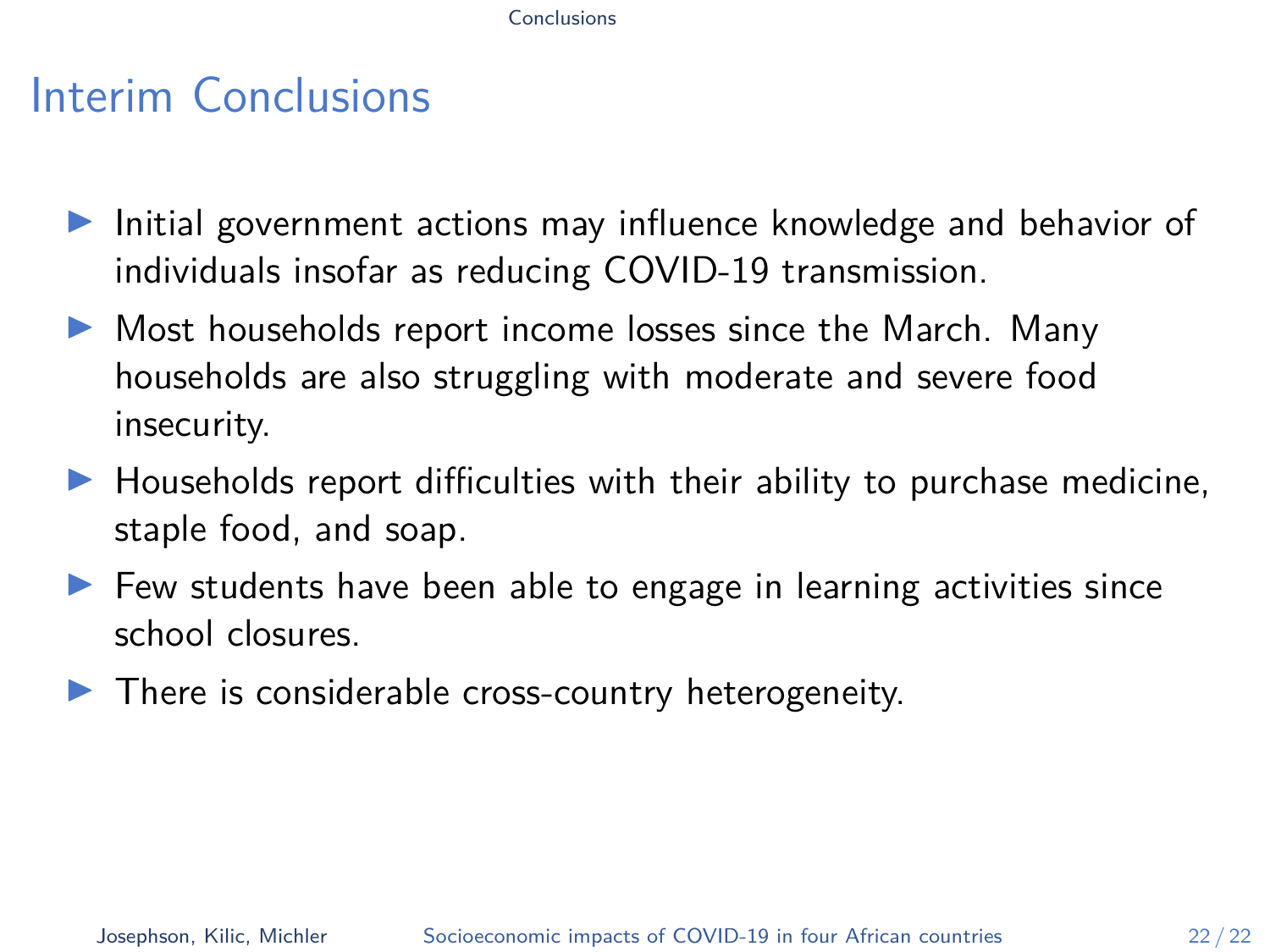- <span id="page-34-0"></span> $\blacktriangleright$  Initial government actions may influence knowledge and behavior of individuals insofar as reducing COVID-19 transmission.
- $\triangleright$  Most households report income losses since the March. Many households are also struggling with moderate and severe food insecurity.
- $\blacktriangleright$  Households report difficulties with their ability to purchase medicine, staple food, and soap.
- $\blacktriangleright$  Few students have been able to engage in learning activities since school closures.
- $\blacktriangleright$  There is considerable cross-country heterogeneity.
- $\blacktriangleright$  There is a continued need for monitoring of household-level impacts and responses - given the extent of the adverse effects and "negative" coping strategies.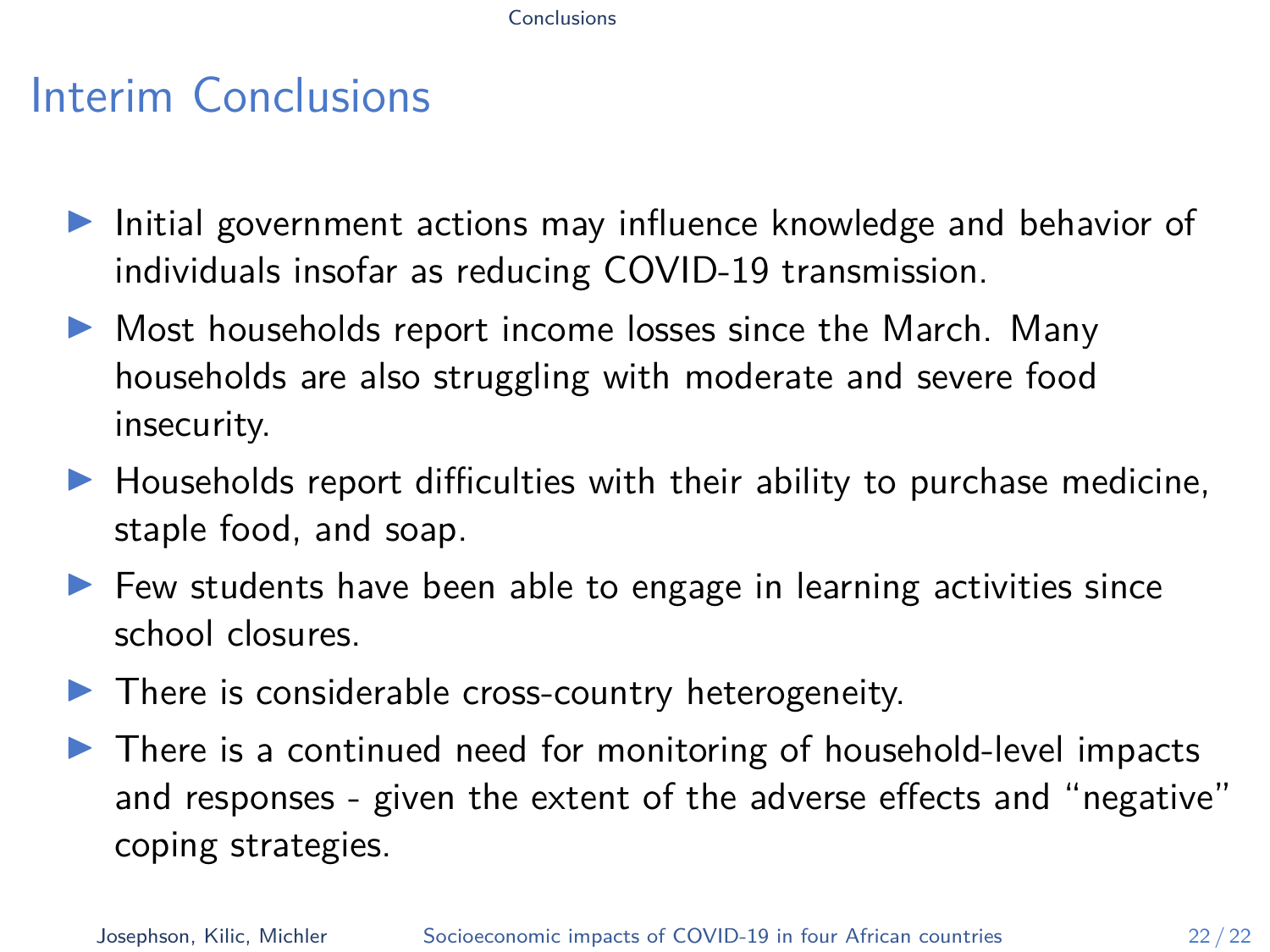# Thank you!

Q&A...